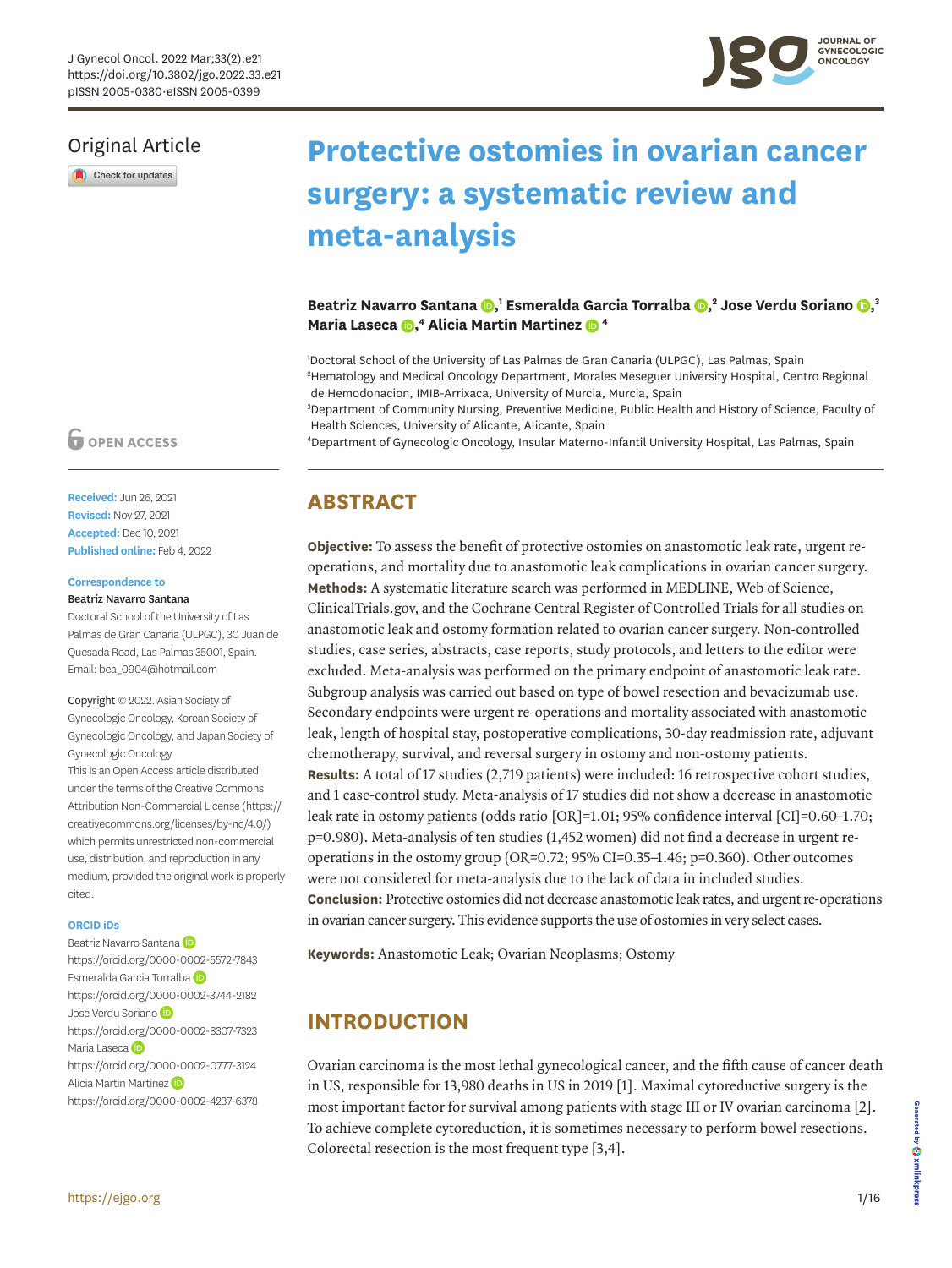

#### **Conflict of Interest**

No potential conflict of interest relevant to this article was reported.

#### **Author Contributions**

Conceptualization: N.S.B.; Data curation: N.S.B.; Formal analysis: N.S.B., V.S.J.; Investigation: N.S.B., G.T.E.; Methodology: N.S.B., G.T.E.; Resources: L.M.; Software: L.M.; Supervision: M.M.A.; Validation: V.S.J., M.M.A.; Visualization: N.S.B.; Writing — original draft: N.S.B., G.T.E.; Writing — review & editing: V.S.J., L.M., M.M.A.

<span id="page-1-0"></span>Bowel resection may be associated with anastomotic leak (AL), which is a very severe complication given its significant postoperative morbidity and mortality. The incidence of AL is around 1.7%-13.9% among ovarian cancer patients [[5](#page-13-4)[-17](#page-14-0)]. However, in the colorectal literature it is estimated to be higher, from 2.6% to 26% [[18](#page-14-1)[-21\]](#page-14-2).

<span id="page-1-1"></span>There are some authors who confirm that a protective ostomy may reduce the risk of anastomotic leakage [\[8,](#page-13-5)[22](#page-14-3)[,23\]](#page-14-4) in ovarian cancer surgery, while others report that a protective ostomy does not decrease the incidence of anastomotic leakage [\[5,](#page-13-4)[12](#page-13-6)[,24](#page-14-5)[-27](#page-14-6)]. There are still other studies which confirm that ostomy placement reduces the morbidity of anastomotic breakdown [[5](#page-13-4),[28\]](#page-14-7).

<span id="page-1-3"></span><span id="page-1-2"></span>In the colorectal literature, there are 4 meta-analysis of randomized controlled trials that have proven a decrease of anastomotic leakage and urgent re-operations due to leakage complications in the ostomy patient group [[29](#page-14-8)[-32](#page-14-9)]. A meta-analysis of non-randomized studies showed a decrease in mortality related to leakage in ostomy patients [[32\]](#page-14-9). However, the results found in colorectal surgery must not be interpolated to ovarian cancer surgery because there are multiple procedures, larger peritonectomy, and lower rate of very low colorectal anastomoses (5 cm or less from the anal verge) performed on women with ovarian cancer as compared to patients with rectal cancer [[33](#page-14-10)[-35](#page-15-0)].

<span id="page-1-4"></span>Therefore, there is no evidence of a lower risk of AL related to the use of ostomies during cytoreductive surgery for ovarian cancer. The aim of this study was to perform a systematic review and meta-analysis of controlled and/or comparative studies, contrasting the event rates of AL after cytoreductive surgery for ovarian cancer in patients with and without ostomy, as well as the morbidity and mortality of AL in both groups of patients.

# **METHODS**

### **1. Protocol and registration**

<span id="page-1-5"></span>We conducted this meta-analysis according to the Preferred Reporting Items for Systematic Review and Meta-Analysis guidelines [[36\]](#page-15-1). The protocol was registered in the PROSPERO database (study ID CRD42021237031).

### **2. Eligibility criteria**

Inclusion criteria: Controlled and/or comparative studies evaluating AL after bowel resection during cytoreductive surgery for ovarian cancer were considered.

Primary outcome was a) event rate of AL comparing patients with and without protective ostomy.

Secondary outcomes were b) number of urgent re-operations due to leakage-caused complications between the 2 comparison groups; c) mortality rate related to AL between ostomy and non-ostomy patients, d) length of hospital stay, postoperative complications, 30 day readmission rate, adjuvant chemotherapy and survival between ostomy and non-ostomy patients; and e) proportion, timing, and complications of reversal surgery in ostomy patients.

Exclusion criteria: a) non-controlled studies, case series, abstracts, case reports, study protocols, letters to the editor, b) articles that addressed laparoscopic surgery, c) articles that included end colostomies or end ileostomies, d) papers that were not fully accessible, and e) articles in which the type of ostomies were not clearly defined.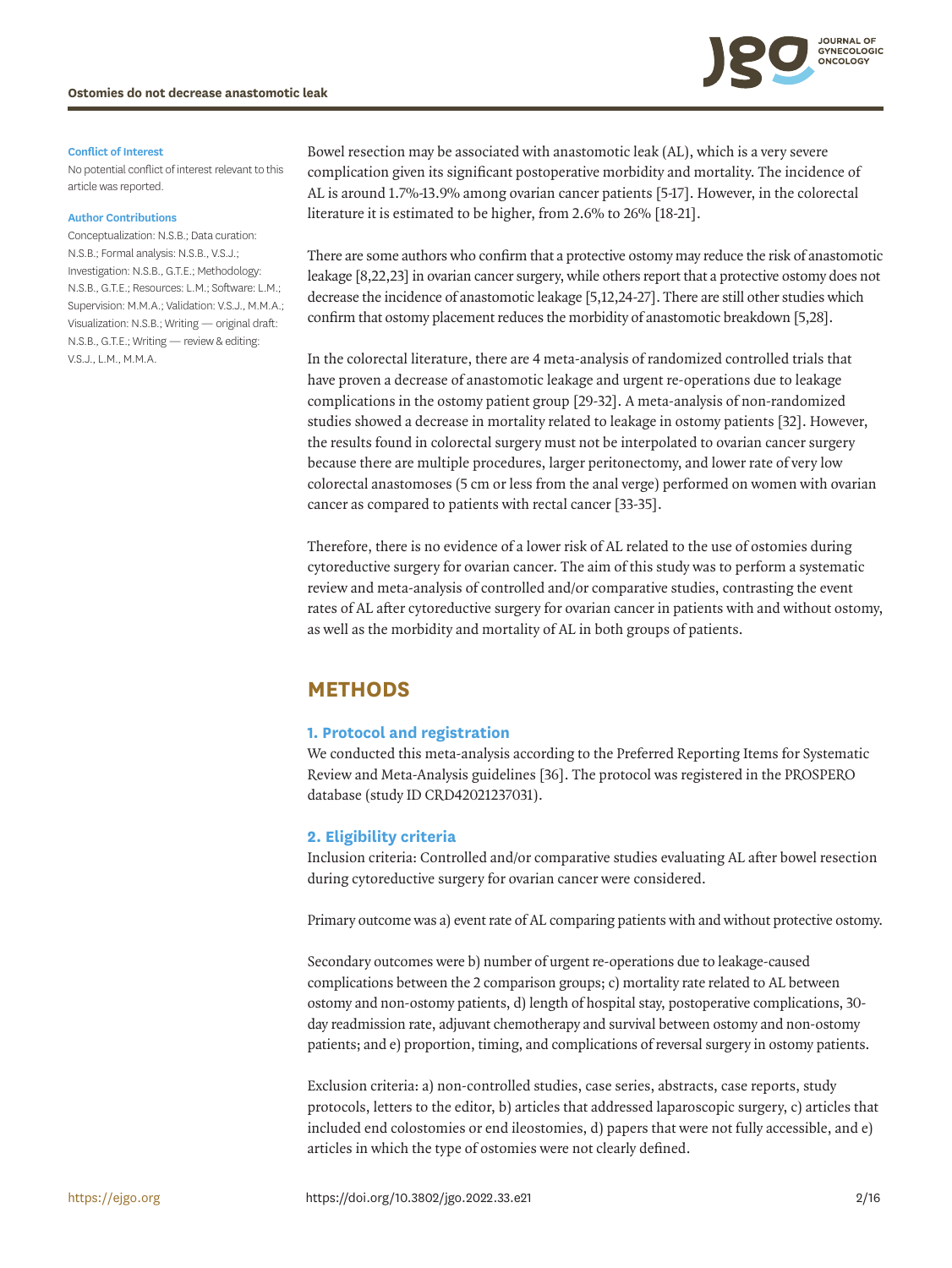

Studies which included end ileostomies or end colostomies as well as many types of gynecological or non-gynecological cancers were included, but only if the data for ovarian cancer and diverting ostomies cohort could be extracted separately.

### **3. Literature search strategy**

A search was done on MEDLINE (via PubMed), Web of Science, ClinicalTrials.gov and the Cochrane Central Register of Controlled Trials (last updated on February 28, 2021) to identify eligible studies. No dates of publication limits or language were applied.

The details of the search are available in **[Table S1](#page-12-0)**. Restrictions by language and date were not applied. Significant studies referenced in the publications were also searched for potential inclusion. Eleven authors were contacted for further information, but a response was obtained from only 7 [\[5](#page-13-4)[,7](#page-13-7)[,8,](#page-13-5)[16,](#page-13-8)[22,](#page-14-3)[24,](#page-14-5)[37\]](#page-15-2).

### <span id="page-2-1"></span>**4. Study selection**

A review of the literature was done independently by 2 authors (Navarro B and Garcia-Torralba E). Using Covidence Systematic review software (Covidence; Veritas Health Innovation, Melbourne, Australia), 2 authors (Navarro B and Garcia-Torralba E) screened the titles and abstracts of the gathered articles to eliminate the studies not related to the topic under investigation. Full text of the potential articles was obtained. Two authors working independently (Navarro B and Garcia-Torralba E), selected them by applying the inclusion and exclusion criteria.

Discrepancies during the selection period were resolved through consensus of the investigators (Navarro B and Garcia-Torralba E). In the event that a consensus could not be reached, a third reviewer was consulted (Martin A).

<span id="page-2-0"></span>To prevent inclusion of duplicate cohorts in the meta-analysis in the case of studies from the same authors that combined exact groups of patients, only the latest and most complete studies were considered [\[9,](#page-13-9)[12](#page-13-6)].

### **5. Data extraction**

Relevant information was retrieved from selected primary studies by 2 authors working independently (Navarro B and Garcia-Torralba E). The 2 investigators filled out a previously established questionnaire. Data on the following variables were sought: year, type of study, number of ALs, number of re-operations, number of deaths in ostomy and non-ostomy patients, type of ostomy (ileostomy or colostomy), definition of AL, type of surgery (primary or recurrent), type of bowel resection, reasons for ostomy, residual disease (complete, optimal or suboptimal surgery), and International Federation of Gynecology and Obstetrics stage. Percentage, timing, and complications of reversal surgery in ostomy patients were also retrieved. Length of hospital stay was recorded, as well as time from surgery to chemotherapy, number of adjuvant chemotherapy cycles, progression-free survival, overall survival (OS), and relapse free survival (RFS) between ostomy and non-ostomy patients.

Any disagreement was resolved by discussion with a third reviewer (Martin A).

### **6. Risk of bias in individual studies**

<span id="page-2-2"></span>All included studies were assessed for quality of methodology following the Newcastle-Ottawa Scale (NOS) [[38\]](#page-15-3). The analysis was done independently by 2 authors (Navarro B and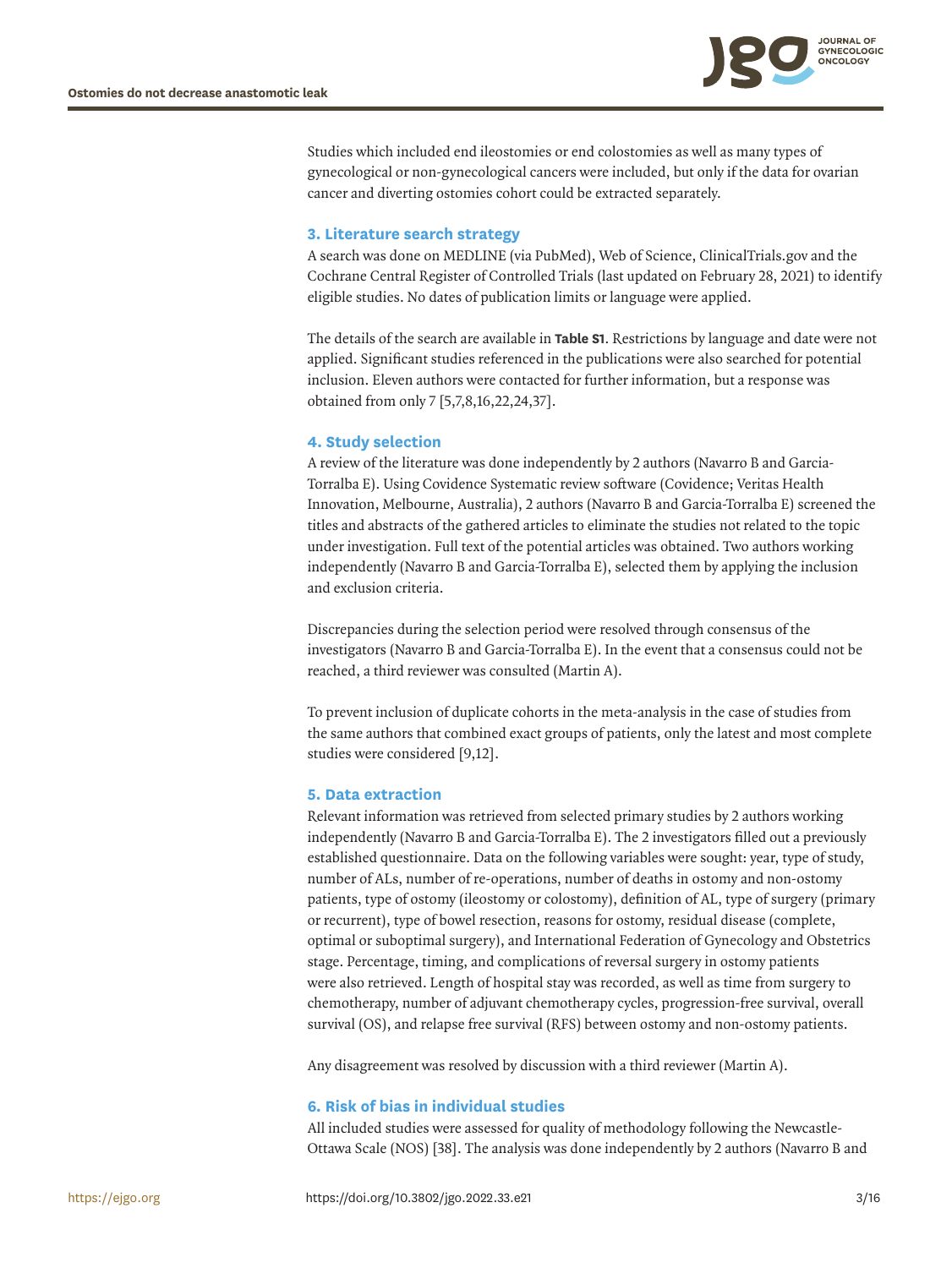

<span id="page-3-0"></span>Garcia-Torralba E). Studies with a NOS of 7 or more were defined as low risk of bias, while studies with a score <7 were assessed as high risk for bias [[39\]](#page-15-4).

### **7. Statistical analysis**

<span id="page-3-1"></span>Pooled odds ratios (ORs) with 95% confidence interval (CI) were used as the summary statistic for the dichotomous outcome of anastomotic leakage and re-operations in the respective study arms by applying a random effects model (Mantel-Haenzel method) [[40\]](#page-15-5). Subgroup analyses were carried out to evaluate the impact of rectosigmoid resection on OR for AL and re-operations. OR for AL and re-operations were calculated for a subset of patients who had undergone rectosigmoid resection with or without additional bowel resections, and another subset of patients who had had any type of bowel resections with or without rectosigmoid resection. Analysis was also performed to assess the efficacy of protective ostomy with or without adjuvant bevacizumab on OR for AL. Cochran's Q statistic and  $I^2$  index were used for assessment of statistical heterogeneity. I<sup>2</sup> values of 25%, 50%, and 75% indicated low, moderate, and high heterogeneity, respectively. Publication bias was evaluated by visual inspection of funnel plots, and quantified applying the Egger's regression model [\[41\]](#page-15-6).

<span id="page-3-2"></span>All analyses were performed with Cochrane Review software (Review Manager version 5.4.1 for Windows) and STATA 14.2 version.

For ostomy reversal, the proportion of reversal surgeries among patients with ostomy formation was calculated. Timing of ostomy reversal was addressed in weeks. The median, the range, and the p-value of each study were reported for length of hospital stay, as well as time from surgery to chemotherapy between the ostomy and non-ostomy patients. We detailed the number, percentage, and p-values of postoperative complications and readmissions after 30 days of surgery between women with ostomy and without ostomy. Number of adjuvant chemotherapy cycles between both groups of patients was also noted. OS, progression free survival, and relapse-free survival were addressed in months.

### **RESULTS**

### **1. Study selection**

The electronic search provided a total of 1,042 citations. Titles and abstracts were screened, and many studies were omitted because they were either case reports, case series, or conference abstracts, not specifically related to the topic under review, or duplications. We examined the full text of the remaining 95 articles. Seventy-eight studies were excluded because: a large proportion did not report the number of ALs separately in each group of patients (n=45); included end ostomies (n=10); analyzed morbidity of bowel resections but did not mention AL as their outcome (n=7); included many types of cancer without breaking down data by type (n=13); or had the same cohort of patients (n=2) and did not define the type of ostomy (n=1). Finally, 17 comparative studies remained suitable for data extraction [[5](#page-13-4)[-8,](#page-13-5)[22,](#page-14-3)[24-](#page-14-5)[28,](#page-14-7)[37,](#page-15-2)[42](#page-15-7)[-47](#page-15-8)] (**[Fig. 1](#page-4-0)**).

### **2. Study characteristics**

A total of 2,719 patients with bowel resection for ovarian cancer were included in our study. A protective ostomy had been done on 475. The sample size ranged from 21 to 518 women. All the studies were retrospective, 16 were cohort studies, and one was a case-control study. There were 3 multi-center, 2 bi-center and twelve single center studies. We did not identify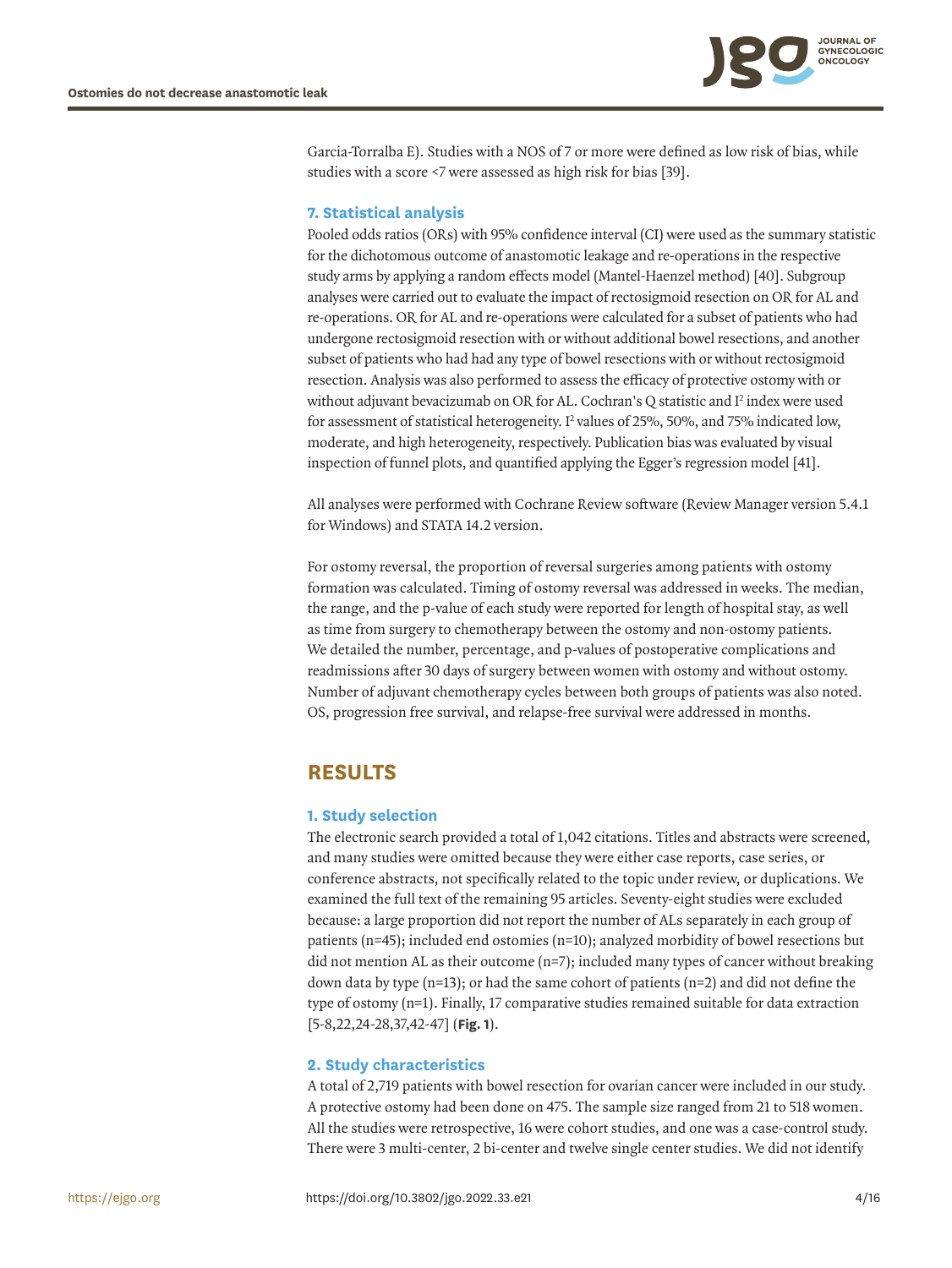



<span id="page-4-0"></span>Fig. 1. Preferred Reporting Items for Systematic Review and Meta-Analysis flow diagram.

any clinical trial or prospective study. Overall, there was some clinical and methodological heterogeneity in regard to the cohort of patients included in the analysis. Five [\[5-](#page-13-4)[8](#page-13-5),[22](#page-14-3)] studies evaluated ostomies in a combination of patients with and without rectosigmoid resection, while in twelve [[24](#page-14-5)[-28,](#page-14-7)[37](#page-15-2),[42](#page-15-7)[-47](#page-15-8)] studies all the patients had undergone a rectosigmoid resection with or without additional bowel resection. Only 3 studies [[8](#page-13-5),[24](#page-14-5),[37](#page-15-2)] assessed efficacy of ostomies in patients with and without bevacizumab use. There was also heterogeneity in the type of ostomies, the reasons for ostomy and the definition of AL. Some studies did not define AL at all [[5,](#page-13-4)[24](#page-14-5)[-28,](#page-14-7)[37](#page-15-2),[42](#page-15-7)[-44](#page-15-9),[47\]](#page-15-8), while others defined it only clinically [[46](#page-15-10)], only surgically [\[7\]](#page-13-7), both clinically and radiologically [[45\]](#page-15-11), or with a combination of these 3 [\[6,](#page-13-10)[8](#page-13-5),[22](#page-14-3)]. More information about the included studies can be seen in **[Table 1](#page-5-0)**.

<span id="page-4-2"></span><span id="page-4-1"></span>According to the NOS, twelve studies were assessed as having a low risk of bias with scores of 7 and more, while 5 were judged to have a high risk of bias with scores of 6 or less. Detailed information on quality assessment of included studies is shown in **[Tables S2](#page-12-1)** and **[S3](#page-12-2)**.

### **3. AL rate**

All 17 [[5](#page-13-4)[-8,](#page-13-5)[22](#page-14-3)[,24-](#page-14-5)[28,](#page-14-7)[37,](#page-15-2)[42-](#page-15-7)[47](#page-15-8)] studies were included, involving 2,719 patients. There were 475 patients with ostomy formation and 2,244 without ostomy formation. The AL rate was 6.5% (n=31) in the ostomy group and 8.5% (n=190) in the non-ostomy group. Pooled OR for studies was  $1.01$  (95% CI=0.60–1.70; p=0.980), suggesting that ostomy formation was not significantly associated with less anastomotic leakage with respect to non-ostomy patients.

Subgroup analysis was performed by type of bowel resection. Concerning all the patients who had rectosigmoid resection with or without additional bowel resection, no statistical difference was observed in AL rate between the groups (OR=1.49; 95% CI=0.91–2.42;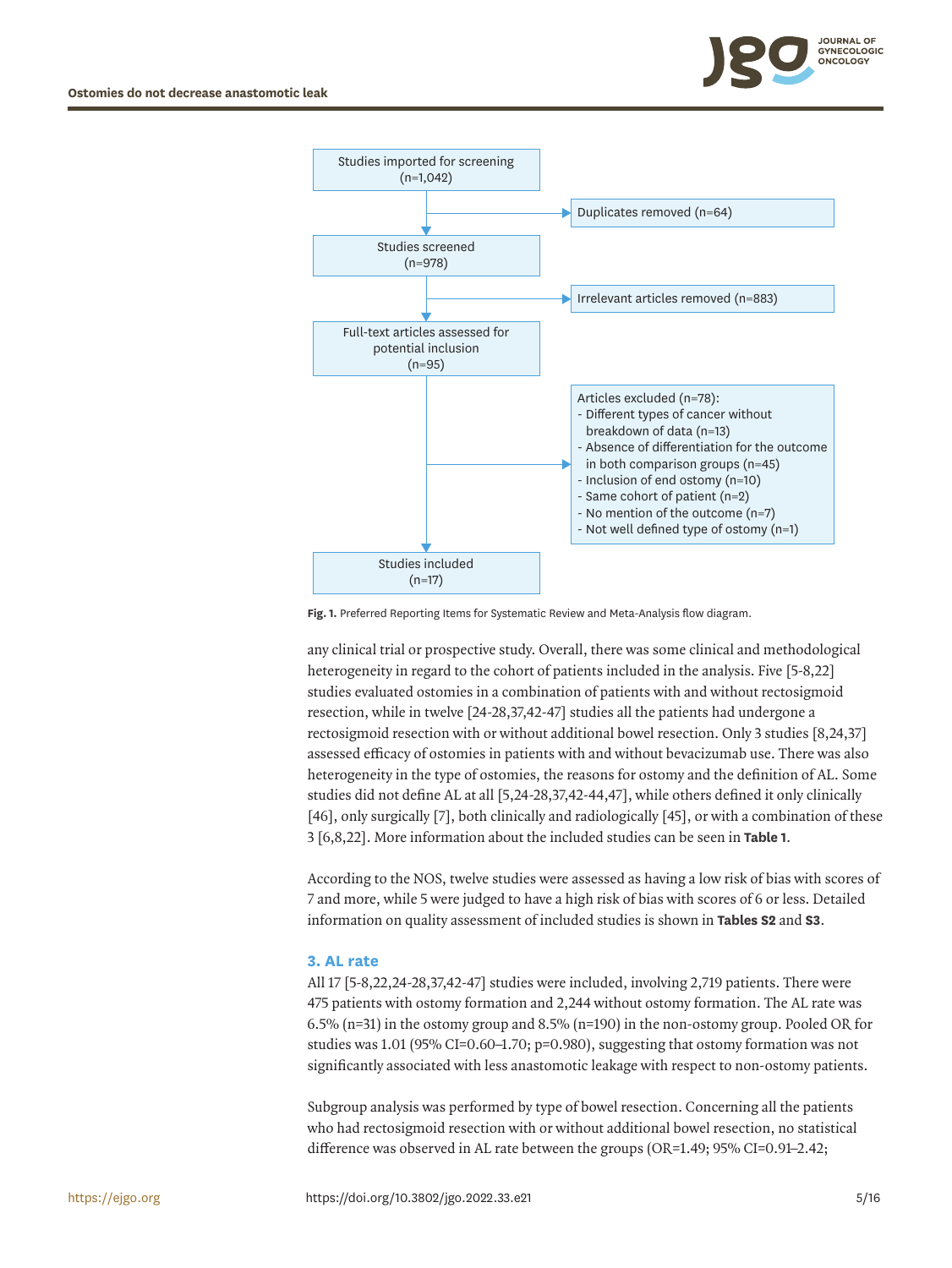<span id="page-5-0"></span>

| Type of                                                                                | surgery                 | Primary<br>interval                                                                                                                                                                         | Primary/<br>interval<br>relapse<br>and                                                          | Primary                                                                                                                         | Primary/<br>interval                                                                                                                                                                                                |                                                                                                                                                  | recurrent<br>Primary/                                                                                                                                          | recurrent<br>Primary/<br>interval/                                                                                                                                                                                            | recurrent<br>Primary/                                                     |
|----------------------------------------------------------------------------------------|-------------------------|---------------------------------------------------------------------------------------------------------------------------------------------------------------------------------------------|-------------------------------------------------------------------------------------------------|---------------------------------------------------------------------------------------------------------------------------------|---------------------------------------------------------------------------------------------------------------------------------------------------------------------------------------------------------------------|--------------------------------------------------------------------------------------------------------------------------------------------------|----------------------------------------------------------------------------------------------------------------------------------------------------------------|-------------------------------------------------------------------------------------------------------------------------------------------------------------------------------------------------------------------------------|---------------------------------------------------------------------------|
| Residual                                                                               | disease                 | Complete                                                                                                                                                                                    | €                                                                                               | suboptimal<br>Complete/<br>optimal/                                                                                             | $\frac{\kappa}{2}$                                                                                                                                                                                                  | Complete/ Primary<br>other than<br>complete                                                                                                      | Complete/<br>suboptimal<br>optimal/                                                                                                                            | $\widetilde{\Xi}$                                                                                                                                                                                                             | (continued to the next page)                                              |
| Reasons for ostomy                                                                     |                         | *Colorectal anastomoses created with the<br>*Short distance between 2 anastomoses<br>* Inadequate quality of the tissues<br>and previous colostomy<br>* Multiple anastomoses<br>right colon | $\frac{1}{2}$                                                                                   | *Anastomotic operative defect noted on<br>*Low rectosigmoid anastomoses<br>*Extensive colon resection<br>intraoperative testing | *Very long duration of surgery (>480 min),<br>*Anastomoses <8 cm from anal verge<br>*Inflammatory bowel disease on<br>* More than 2 bowel resections,<br>*Low performance status,<br>surgeon's discretion<br>and/or | $\frac{\alpha}{2}$                                                                                                                               |                                                                                                                                                                | *Low anastomosis <8 cm from anal verge<br>*Estimated high blood loss (>1,000 mL),<br>* More than one simultaneous bowel<br>*Long operating time (>8 hr)<br>*Low performance status,<br>resection,<br>and                      | At the discretion of the attending surgeon NR                             |
| Defined criteria for                                                                   | anastomotic leakage     |                                                                                                                                                                                             |                                                                                                 |                                                                                                                                 | *Feculent fluid from drains,<br>by computer tomography<br>anastomotic site verified<br>vaginal vault or wound<br>*Extravasation from<br>*Revision surgery                                                           | *Revision surgery                                                                                                                                | *Feculent fluid from drains, NR<br>evidence of extravasation<br>at the anastomotic site,<br>*Definitive radiographic<br>wound, or vagina,<br>*Revisiom surgery | by computed tomography,<br>anastomotic site verified<br>drains, wound or vagina,<br>*Feculent secretion from<br>*Air exiting from drains<br>*Extravasation from an<br>during diagnostic<br>*Revision surgery<br>rectoscopy or | $\frac{\alpha}{2}$                                                        |
| Type of bowel<br>Stage                                                                 | resection               | Rectosigmoid resectionNR<br>in all the patients with<br>or without 1 or 2 other<br>bowel resections<br>$\overline{\mathsf{H}}$<br>$\leq$                                                    | II-IV Rectosigmoid resectionNR<br>in all cases with or<br>without additional<br>bowel resection | II-IV Rectosigmoid resectionNR<br>bowel resections other<br>than rectosigmoid<br>descending colon/<br>with or without           | rectosigmoid resection<br>small bowel)/bowel<br>(small or large w/o<br>III-IV Rectosigmoid with<br>or without another<br>resection without<br>bowel resection                                                       | without another bowel<br>IIB-IV Rectosigmoid with or<br>large or small+large)/<br>without rectosigmoid<br>resection (small or<br>bowel resection | with or without large<br>III-IV Rectosigmoid alone<br>bowel/large bowel<br>resection without<br>rectosigmoid                                                   | Any type of bowel<br>resection<br>$\mathbb{N}$<br>$\overline{11}C$                                                                                                                                                            | All patients had<br>Posterior pelvic<br>exenteration<br>$\widetilde{\Xi}$ |
| Type of                                                                                | ostomy                  | Transitory,<br>ileostomy/<br>protective<br>colostomy                                                                                                                                        | Protective<br>ileostomy                                                                         | Protective<br>ileostomy                                                                                                         | Protective<br>ostomy                                                                                                                                                                                                | Protective<br>ostomy                                                                                                                             | Protective<br>ileostomy/<br>colostomy                                                                                                                          | Protective<br>ileostomy                                                                                                                                                                                                       | Protective<br>ileostomy/<br>colostomy                                     |
| ⋖                                                                                      | ostomy/<br>ostomy<br>Ou | $1/6$                                                                                                                                                                                       |                                                                                                 | 2/19                                                                                                                            | 3/33                                                                                                                                                                                                                | 5<br>$\frac{4}{5}$                                                                                                                               | 42<br>১                                                                                                                                                        | O/23                                                                                                                                                                                                                          | $\circ$<br>ュ                                                              |
|                                                                                        | ostomy                  | 06/6                                                                                                                                                                                        | 108/349 15/31                                                                                   | 44/287                                                                                                                          | 74/444                                                                                                                                                                                                              | 14/178                                                                                                                                           | 9/117                                                                                                                                                          | 22/114                                                                                                                                                                                                                        | 7/21                                                                      |
|                                                                                        |                         | 99                                                                                                                                                                                          | 457                                                                                             | 331                                                                                                                             | 518                                                                                                                                                                                                                 | 192                                                                                                                                              | 126                                                                                                                                                            | 136                                                                                                                                                                                                                           | $^{28}$                                                                   |
| Study design Patients Ostomy/<br>Table 1. Characteristics of included studies<br>Study | period                  | retrospective<br>single center<br>Cohort<br>2006-<br>2011                                                                                                                                   | retrospective<br>multi-center<br>Cohort<br>2010-<br>2018                                        | retrospective<br>single center<br>Cohort<br>$2005 -$<br>2014                                                                    | retrospective<br>bi-center<br>Cohort<br>1999-<br>2015                                                                                                                                                               | retrospective<br>single center<br>Cohort<br>2017                                                                                                 | retrospective<br>1994- Case-control<br>single center<br>2011                                                                                                   | retrospective<br>single center<br>Cohort<br>2010-<br>2017                                                                                                                                                                     | retrospective<br>single center<br>Moutardier et 1980- Cohort<br>2001      |
| Study                                                                                  |                         | Canlorbe et<br>al. [25]                                                                                                                                                                     | Lago et al.<br>$[24]$                                                                           | Tseng et al.<br>[5]                                                                                                             | Grimm et al.<br>$[6]$                                                                                                                                                                                               | Bartl et al. [7] 2003-                                                                                                                           | Kalogera et<br>al. [22]                                                                                                                                        | Koscielny et<br>al. [8]                                                                                                                                                                                                       | al. [28]                                                                  |

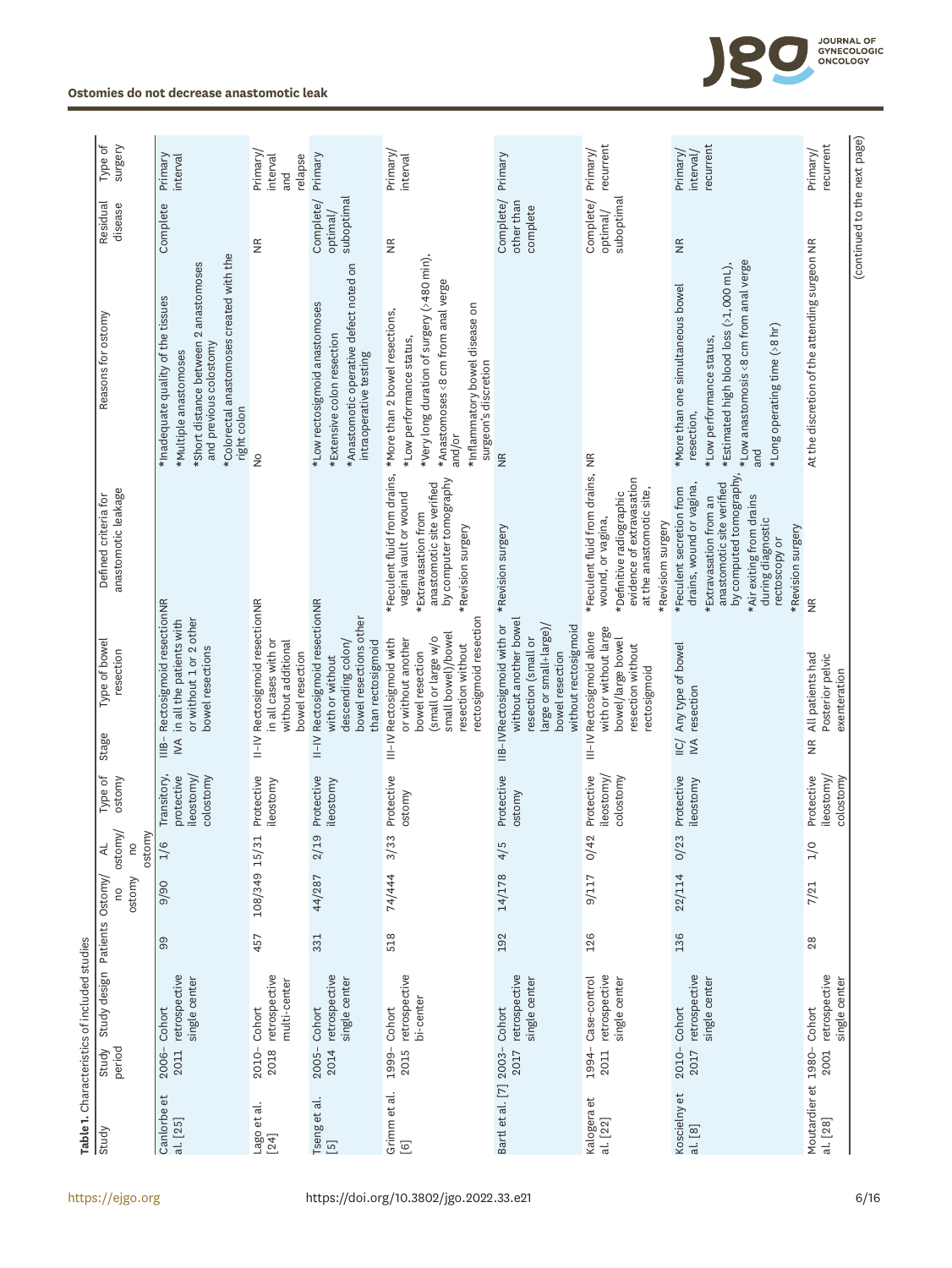|                                                 |                  | Table 1. (Continued) Characteristics of included studies |     |             |                                          |                                             |                                                |                                                                                                                 |                                                                                                                |                                                                                                                                                                                                                     |                                               |                                   |
|-------------------------------------------------|------------------|----------------------------------------------------------|-----|-------------|------------------------------------------|---------------------------------------------|------------------------------------------------|-----------------------------------------------------------------------------------------------------------------|----------------------------------------------------------------------------------------------------------------|---------------------------------------------------------------------------------------------------------------------------------------------------------------------------------------------------------------------|-----------------------------------------------|-----------------------------------|
| Study                                           | period<br>Study  | Study design Patients Ostomy,                            |     | ostomy<br>2 | ostomy/<br>ostomy<br>₹<br>$\overline{c}$ | Type of<br>ostomy                           | Stage                                          | Type of bowel<br>resection                                                                                      | anastomotic leakage<br>Defined criteria for                                                                    | Reasons for ostomy                                                                                                                                                                                                  | Residual<br>disease                           | Type of<br>surgery                |
| $\overline{\mathbf{e}}$<br>Fournier<br>al. [37] | $2005 -$<br>2013 | retrospective<br>single center<br>Cohort                 | 68  | 40/28       | O/2                                      | Protective<br>ileostomy                     |                                                | Rectosigmoid resection<br>with or without small<br>II-IV All the patients had<br>or large bowel                 | $\frac{\alpha}{2}$                                                                                             | were present (low anastomosis, multiple suboptimal<br>* Then only when risk factors of leakage<br>bowel resection, ascites >500 mL)<br>*Systematically before 2010                                                  | Complete/<br>optimal/                         | Primary/<br>interval              |
| Mourton et<br>al. [45]                          | 1994-<br>2004    | retrospective<br>single center<br>Cohort                 | 70  | 12/58       | 0/1                                      | Protective<br>ileostomy                     | resection)<br>$\stackrel{L}{\equiv}$<br>$\geq$ | low anterior resection<br>(large or small bowel<br>All the patients had<br>with or without                      | *Clinical (pelvic pain and<br>fever) and radiological                                                          | *Preoperative bowel obstruction<br>*Extensive bowel resection<br>*Intraoperative blood loss<br>*Poor bowel preparation<br>*Long term steroid use<br>*Tenuous anastomosis<br>*Presacral bleeding<br>*Low anastomosis | Complete/<br>suboptimal<br>optimal/           | Primary                           |
| Obermair et<br>al. [46]                         | 1996-<br>2000    | retrospective<br>single center<br>Cohort                 | 65  | 38/27       | 1/1                                      | Protective<br>colostomy<br>ileostomy<br>and |                                                | low anterior resection<br>IIB-IVAll the patients had                                                            | *Clinical (fever, leukocytosis<br>from the abdominal wound<br>*Bowel contents drained<br>and peritoneal signs) | $\frac{\mathsf{R}}{\mathsf{Z}}$                                                                                                                                                                                     | suboptimal<br>Complete/<br>optimal/           | Primary                           |
| Emin et al.<br>$[26]$                           | 2000-<br>2013    | retrospective<br>single center<br>Cohort                 | 152 | 25/127      | 1/2                                      | Protective<br>leostomy<br>colostomy         | II-IV All patients had                         | with or without large or<br>rectosigmoid resection<br>small bowel resection                                     | $\frac{\alpha}{2}$                                                                                             | $\frac{\alpha}{\alpha}$                                                                                                                                                                                             | Complete/<br>other than<br>complete           | recurrent<br>Primary/<br>interval |
| Houvenaeghel<br>et al. [27]                     | 1990-<br>2004    | retrospective<br>multi-center<br>Cohort                  | 302 | 59/243      | $\circ$<br>5/2                           | Protective<br>ileostomy<br>colostomy        | II-IV All patients had                         | with or without large or<br>rectosigmoid resection<br>small bowel resection                                     | $\frac{\alpha}{2}$                                                                                             | Surgeon's decision                                                                                                                                                                                                  | suboptimal recurrent<br>Complete/<br>optimal/ | Primary/<br>interval,             |
| Bridges et al.<br>[42]                          | 1988             | retrospective<br>single center<br>1984- Cohort           | 43  | 2/41        | $\frac{1}{2}$                            | Protective<br>colostomy                     | II-IV All patients had                         | rectosigmoid resection<br>with or without other<br>bowel resection                                              | $\frac{\alpha}{2}$                                                                                             | $\frac{\pi}{2}$                                                                                                                                                                                                     | suboptimal<br>Optimal/                        | Primary                           |
| Harpain et al.<br>$[44]$                        | 2018             | retrospective<br>multi-center<br>2008-Cohort             | 56  | 3/53        | O/O                                      | Protective<br>ileostomy                     |                                                | anterior resection with<br>small bowel resection<br>II-IV All patients had low<br>or without large or           | $\frac{\alpha}{2}$                                                                                             | Surgeon's decision                                                                                                                                                                                                  | $\frac{\alpha}{2}$                            | Primary/<br>interval              |
| Bristow et al.<br>$[43]$                        | 2007             | retrospective<br>bi-center<br>2004-Cohort                | 55  | 7/48        | 1/2                                      | colostomy<br>Protective<br>ileostomy        | $\geq$                                         | rectosigmoid resection<br>with or without large<br>ileocecal resection<br>or small bowel or<br>All patients had | $\frac{\alpha}{2}$                                                                                             | *Concerns over adequate vascularization<br>*Tension at the anastomotic staple line<br>*Local contamination from spillage of<br>of the anastomosis<br>bowel contents                                                 | $\frac{\alpha}{2}$                            | Recurrent                         |
| Song et al.<br>$[47]$                           | $2003 -$<br>2007 | retrospective<br>single center<br>Cohort                 | 21  | 2/19        | O/O                                      | Protective<br>ileostomy                     | $\frac{1}{2}$<br>$\geq$                        | Total colectomy                                                                                                 | $\frac{\alpha}{2}$                                                                                             | * Incomplete anastomotic stapler ring<br>*Leak detected by air leakage testing                                                                                                                                      | Complete/<br>optimal                          | Primary<br>interval               |
| NR, not reported                                |                  |                                                          |     |             |                                          |                                             |                                                |                                                                                                                 |                                                                                                                |                                                                                                                                                                                                                     |                                               |                                   |

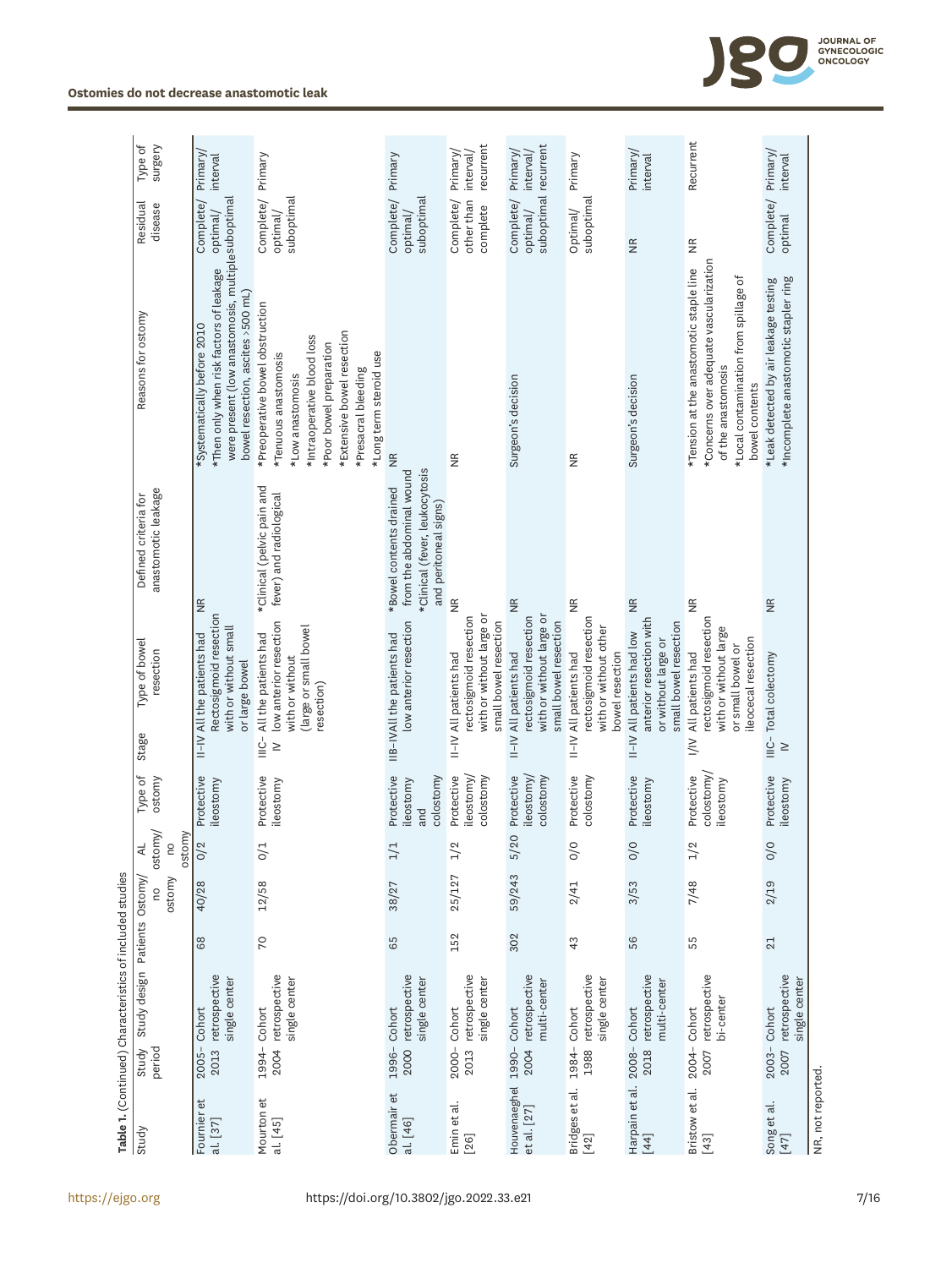

### **Ostomies do not decrease anastomotic leak**

|                                                                                       | Ostomy              |                |                     | No ostomy | Weight | <b>OR</b>             | <b>OR</b>                                |
|---------------------------------------------------------------------------------------|---------------------|----------------|---------------------|-----------|--------|-----------------------|------------------------------------------|
| Study or subgroup                                                                     | Events              | Total          | Events              | Total     | (9/0)  | M-H, Random, 95% CI   | M-H, Random, 95% CI                      |
| 1.1.1. All patients had rectosigmoid resection with or without other bowel resections |                     |                |                     |           |        |                       |                                          |
| Bridges et al. [42]                                                                   | $\mathsf{O}\xspace$ | $\overline{2}$ | $\mathsf{O}\xspace$ | 41        |        | Not estimable         |                                          |
| Bristow et al. [43]                                                                   | $\mathbf{1}$        | 7              | $\overline{2}$      | 48        | 3.8    | $3.83(0.30 - 48.93)$  |                                          |
| Canlorbe et al. [25]                                                                  |                     | $9\,$          | 6                   | 90        | 4.9    | $1.75(0.19 - 16.40)$  |                                          |
| Emin et al. [26]                                                                      |                     | 25             | $\overline{2}$      | 127       | 4.2    | $2.60(0.23 - 29.87)$  |                                          |
| Fournier et al. [37]                                                                  | $\circ$             | 40             | $\overline{2}$      | 28        | 2.7    | $0.13(0.01-2.83)$     |                                          |
| Harpain et al. [44]                                                                   | $\circ$             | 3              | $\circ$             | 53        |        | Not estimable         |                                          |
| Houvenaeghel et al. [27]                                                              | 5                   | 59             | 20                  | 243       | 16.4   | $1.03(0.37-2.87)$     |                                          |
| Lago et al. [24]                                                                      | 15                  | 108            | 31                  | 349       | 25.9   | $1.65(0.86 - 3.20)$   |                                          |
| Mourton et al. [45]                                                                   | $\mathbf 0$         | 12             | $\mathbf{1}$        | 58        | 2.4    | 1.53 (0.06-39.88)     |                                          |
| Moutardier et al. [28]                                                                | $\mathbf{1}$        | 7              | $\mathsf{O}\xspace$ | 21        | 2.3    | $9.92(0.36 - 274.11)$ |                                          |
| Obermair et al. [46]                                                                  | $\mathbf{1}$        | 38             | $\mathbf{1}$        | 27        | 3.2    | $0.70(0.04-11.75)$    |                                          |
| Song et al. [47]                                                                      | $\circ$             | $\overline{2}$ | $\circ$             | 19        |        | Not estimable         |                                          |
| Subtotal (95% CI)                                                                     |                     | 312            |                     | 1,104     | 65.9   | $1.49(0.91-2.42)$     |                                          |
| <b>Total events</b>                                                                   | 25                  |                | 65                  |           |        |                       |                                          |
| Heterogeneity: $\tau^2 = 0.00$ ; $\chi^2 = 5.32$ , df=8 (p=0.72); $l^2 = 0\%$         |                     |                |                     |           |        |                       |                                          |
| Test for overall effect: $Z=1.59$ (p=0.11)                                            |                     |                |                     |           |        |                       |                                          |
| 1.1.2 Any type of bowel resection with or without rectosigmoid resection              |                     |                |                     |           |        |                       |                                          |
| Bartl et al. [7]                                                                      |                     | 14             | 8                   | 178       | 5.2    | 1.63 (0.19-14.09)     |                                          |
| Grimm et al. [6]                                                                      | 3                   | 74             | 33                  | 444       | 13.1   | $0.53(0.16 - 1.76)$   |                                          |
| Kalogera et al. [22]                                                                  | 0                   | 9              | 42                  | 117       | 3.1    | $0.09(0.01-1.65)$     |                                          |
| Koscielny et al. [8]                                                                  | 0                   | 22             | 23                  | 114       | 3.1    | $0.09(0.01-1.48)$     |                                          |
| Tseng et al. [5]                                                                      | $\overline{2}$      | 44             | 19                  | 287       | 9.6    | $0.67(0.15-2.99)$     |                                          |
| Subtotal (95% CI)                                                                     |                     | 163            |                     | 1,140     | 34.1   | $0.49(0.20 - 1.17)$   |                                          |
| Total events                                                                          | 6                   |                | 125                 |           |        |                       |                                          |
| Heterogeneity: $\tau^2 = 0.13$ ; $\gamma^2 = 4.55$ , df=4 (p=0.34); $\tau^2 = 12\%$   |                     |                |                     |           |        |                       |                                          |
| Test for overall effect: Z=1.61 (p=0.11)                                              |                     |                |                     |           |        |                       |                                          |
| Total (95% CI)                                                                        |                     | 475            |                     | 2,244     | 100.0  | $1.01(0.60 - 1.70)$   |                                          |
| <b>Total events</b>                                                                   | 31                  |                | 190                 |           |        |                       |                                          |
| Heterogeneity: $\tau^2 = 0.16$ ; $\chi^2 = 15.83$ , df=13 (p=0.26); $l^2 = 18\%$      |                     |                |                     |           |        |                       | 0.1<br>10<br>0.01<br>100<br>$\mathbf{1}$ |
| Test for overall effect: $Z=0.02$ (p=0.98)                                            |                     |                |                     |           |        |                       | Favours no ostomy<br>Favours ostomy      |
| Test for subgroup differences: $\chi^2$ =4.74, df=1 (p=0.03); l <sup>2</sup> =78.9%   |                     |                |                     |           |        |                       |                                          |

<span id="page-7-0"></span>**Fig. 2.** Anastomotic leak rate between ostomy and non-ostomy patients.

CI, confidence interval; OR, odds ratio.

p=0.110). Similarly, focusing on patients who had any type of bowel resection with or without rectosigmoid resection, AL rate was statistically similar when comparing ostomy and nonostomy patients (OR=0.49; 95% CI=0.20–1.17; p=0.110) (**[Fig. 2](#page-7-0)**).

Overall, there was a low statistical heterogeneity in AL rate ( $I^2=18\%$  and  $p=0.260$ ). A Funnel plot showed a symmetrical shape declaring a low risk of publication bias in the meta-analysis (Egger's regression p=0.768) (**[Fig. S1](#page-12-3)**).

### **4. AL rate in patients with and without bevacizumab**

<span id="page-7-1"></span>The analysis of the use of bevacizumab or not would be clinically useful. And the question to be addressed here is whether prophylactic ostomy should be instituted when bevacizumab is used. In that sense, 3 studies including 661 patients reported data regarding bevacizumab use: 71 subjects received bevacizumab (39 with ostomy and 32 without ostomy), while 590 did not received bevacizumab (131 with ostomy and 459 without ostomy) [[8,](#page-13-5)[,24](#page-14-5), [37](#page-15-2)]. The results of these 3 trials varied, but the OR was lower in the prophylactic ostomy group with or without bevacizumab. On the other hand, the use of bevacizumab did not indicate a risk of increased leakage without ostomy. Overall, there was moderate statistical heterogeneity (I2 =59% and p=0.040) (**[Fig. S2](#page-12-4)**).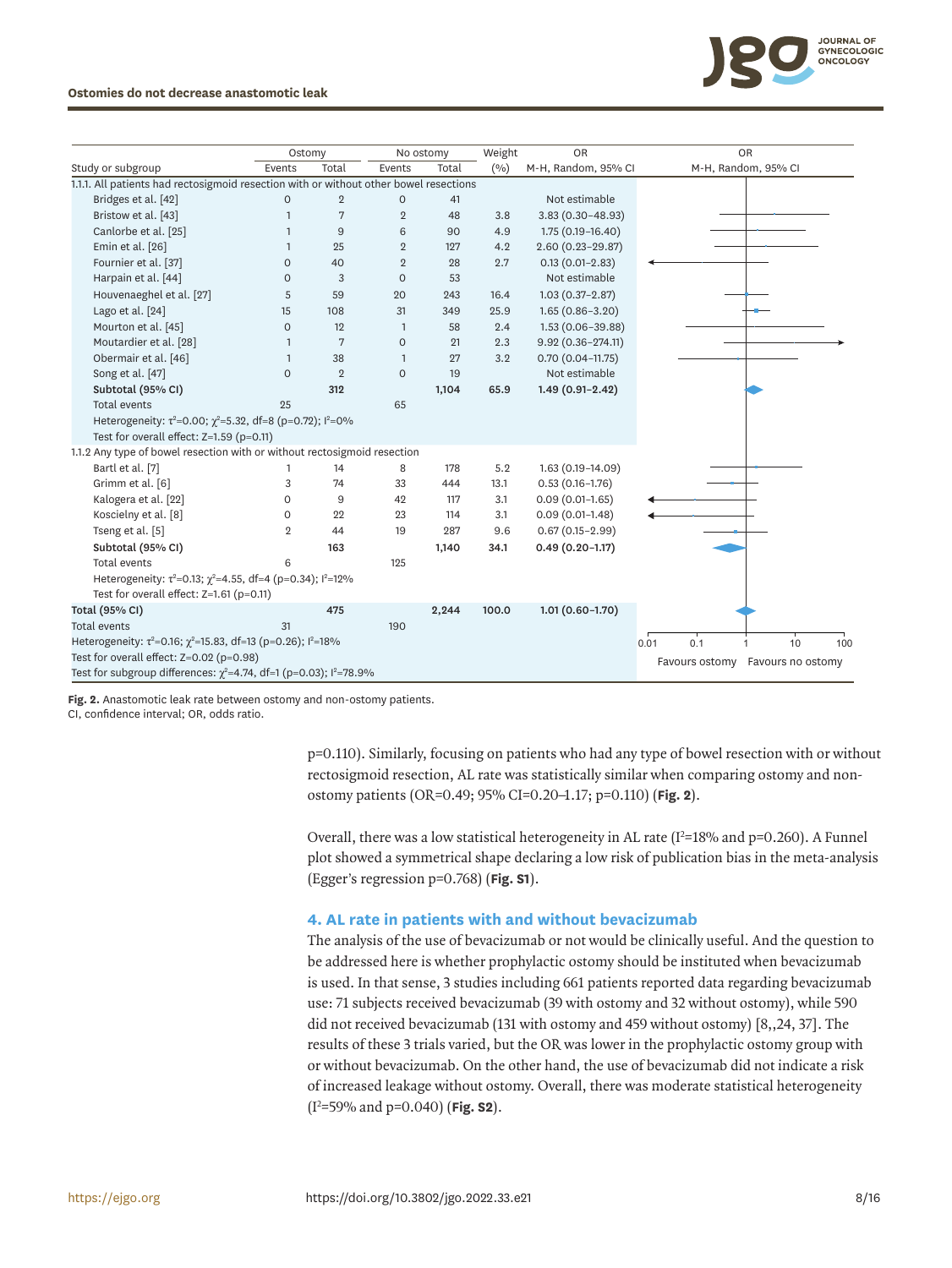

### **5. Urgent re-operation due to AL complications**

<span id="page-8-1"></span>Nine [\[5](#page-13-4)[-7](#page-13-7)[,22](#page-14-3)[,25](#page-14-11),[28](#page-14-7),[37](#page-15-2)[,43,](#page-15-12)[45,](#page-15-11)[46\]](#page-15-10) studies representing 1,452 women were included in the meta-analysis, with 254 patients having undergone ostomy formation, while 1,198 did not have ostomy formation. Urgent re-operation rate in the ostomy group was 3.1% (n=8) and 8.4% (n=101) in non-ostomy patients. Overall OR was 0.72 (95% CI=0.35–1.46; p=0.360) suggesting that ostomy formation is not significantly associated with less urgent reoperations for AL compared to non-ostomy patients.

Subgroup analysis was done by type of bowel resection. Taking into account all the patients who had rectosigmoid resection with or without additional bowel resection, no statistical difference was observed in AL rate between the 2 comparison groups (OR=1.48; 95% CI=0.46–4.77; p=0.510). Regarding patients who had any type of bowel resection with or without rectosigmoid resection, urgent re-operation rate was statistically similar when comparing ostomy and non-ostomy patients (OR=0.47; 95% CI=0.19–1.16; p=0.100) (**[Fig. 3](#page-8-0)**).

Overall, there was a low heterogeneity in urgent re-operation rate ( $I^2$ =0 and p=0.540). For re-operations, funnel plot was symmetric, assessing a low risk of publication bias (Egger's regression p=0.316) (**[Fig. S3](#page-12-5)**).

### **6. Mortality for AL due to AL complications**

<span id="page-8-3"></span><span id="page-8-2"></span>Although 8 studies were included for this outcome [\[5](#page-13-4)[,22](#page-14-3)[,26](#page-14-12)[,28](#page-14-7)[,37,](#page-15-2)[43](#page-15-12)[,45](#page-15-11)[,46](#page-15-10)], only 2 studies [[22,](#page-14-3)[43\]](#page-15-12) show events over the non-ostomy group. In the case of Bristow et al. [[43\]](#page-15-12) only one case of AL was found in the non-ostomy group  $(OR=2.11; 95\% CI=0.08-56.78; p=0.660)$ . Kalogera et al. [\[22](#page-14-3)] found 8 deaths in the non-ostomy group (OR=0.68; 95% CI=0.04–12.68).

|                                                                                             | Ostomy   |       | No ostomy      |       | Weight | <b>OR</b>             | <b>OR</b>           |                   |     |
|---------------------------------------------------------------------------------------------|----------|-------|----------------|-------|--------|-----------------------|---------------------|-------------------|-----|
| Study or subgroup                                                                           | Events   | Total | Events         | Total | (0/0)  | M-H, Random, 95% CI   | M-H, Random, 95% CI |                   |     |
| 2.2.1. All patients had rectosigmoid resection with or without other bowel resections       |          |       |                |       |        |                       |                     |                   |     |
| Bridges et al. [42]                                                                         |          | 7     | $\overline{2}$ | 48    | 7.8    | $3.83(0.30 - 48.93)$  |                     |                   |     |
| Canlorbe et al. [25]                                                                        |          | 9     | 6              | 90    | 10.1   | $1.75(0.19 - 16.40)$  |                     |                   |     |
| Fournier et al. [37]                                                                        | $\circ$  | 40    |                | 28    | 4.8    | $0.23(0.01-5.76)$     |                     |                   |     |
| Mourton et al. [45]                                                                         | $\Omega$ | 12    |                | 58    | 4.7    | $1.53(0.06 - 39.88)$  |                     |                   |     |
| Moutardier et al. [28]                                                                      |          | 7     | $\Omega$       | 21    | 4.6    | $9.92(0.36 - 274.11)$ |                     |                   |     |
| Obermair et al. [46]                                                                        | $\circ$  | 38    |                | 27    | 4.8    | $0.23(0.01 - 5.85)$   |                     |                   |     |
| Subtotal (95% CI)                                                                           |          | 113   |                | 272   | 36.8   | $1.48(0.46 - 4.77)$   |                     |                   |     |
| <b>Total events</b>                                                                         | 3        |       | 11             |       |        |                       |                     |                   |     |
| Heterogeneity: $\tau^2 = 0.00$ ; $\gamma^2 = 4.45$ , df=5 (p=0.49); $\frac{1^2}{1^2} = 0\%$ |          |       |                |       |        |                       |                     |                   |     |
| Test for overall effect: $Z=0.65$ (p=0.51)                                                  |          |       |                |       |        |                       |                     |                   |     |
| 2.2.2 Any type of bowel resection with or without rectosigmoid resection                    |          |       |                |       |        |                       |                     |                   |     |
| Bartl et al. [7]                                                                            |          | 14    | 8              | 78    | 10.8   | $0.67(0.08 - 5.85)$   |                     |                   |     |
| Grimm et al. [6]                                                                            | 3        | 74    | 33             | 444   | 34.5   | $0.53(0.16-1.76)$     |                     |                   |     |
| Kalogera et al. [22]                                                                        | 0        | 9     | 37             | 117   | 6.1    | $0.11(0.01-1.99)$     |                     |                   |     |
| Tseng et al. [5]                                                                            |          | 44    | 12             | 287   | 11.8   | $0.53(0.07 - 4.20)$   |                     |                   |     |
| Subtotal (95% CI)                                                                           |          | 141   |                | 926   | 63.2   | $0.47(0.19 - 1.16)$   |                     |                   |     |
| Total events                                                                                |          |       | 90             |       |        |                       |                     |                   |     |
| Heterogeneity: $\tau^2$ =0.00; $\chi^2$ =1.15, df=3 (p=0.77); l <sup>2</sup> =0%            |          |       |                |       |        |                       |                     |                   |     |
| Test for overall effect: $Z=1.64$ (p=0.10)                                                  |          |       |                |       |        |                       |                     |                   |     |
| Total (95% CI)                                                                              |          | 254   |                | 1,198 | 100.0  | $0.72(0.35 - 1.46)$   |                     |                   |     |
| <b>Total events</b>                                                                         | 8        |       | 101            |       |        |                       |                     |                   |     |
| Heterogeneity: $\tau^2 = 0.00$ ; $\gamma^2 = 7.98$ , df=9 (p=0.54); $\ell^2 = 0\%$          |          |       |                |       |        |                       | 0.1<br>0.01         | 10                | 100 |
| Test for overall effect: $Z=0.91$ (p=0.36)                                                  |          |       |                |       |        |                       |                     |                   |     |
| Test for subgroup differences: $\chi^2$ =2.29, df=1 (p=0.13); $l^2$ =56.4%                  |          |       |                |       |        |                       | Favours ostomy      | Favours no ostomy |     |

<span id="page-8-0"></span>**Fig. 3.** Urgent re-operations due to anastomotic leak complications in ostomy and non-ostomy patients.

CI, confidence interval; OR, odds ratio.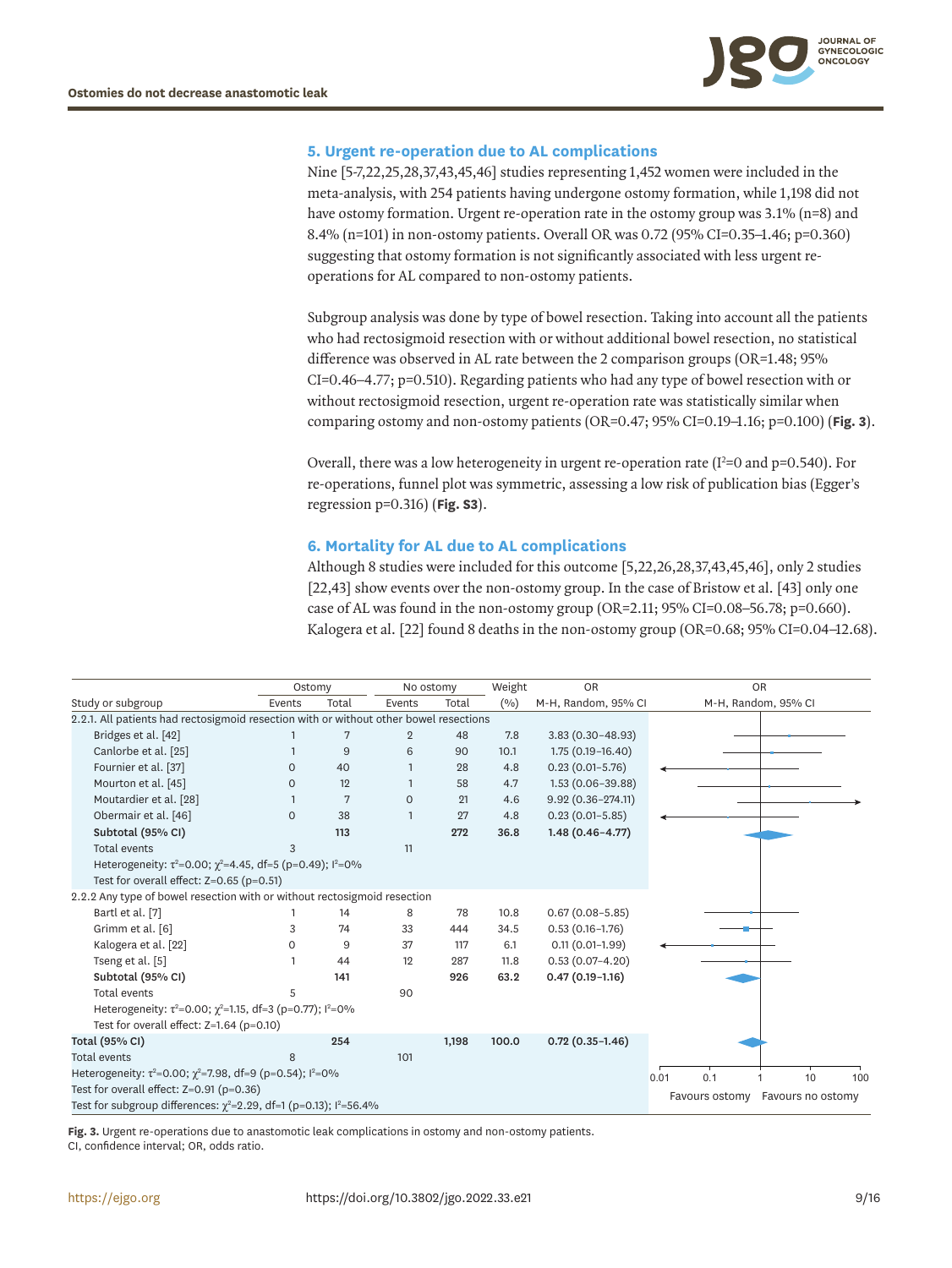

Therefore, a meta-analysis was not performed due to lack of data. However, it appears that no evidence was obtained in favor of one group or the other.

### **7. Morbidity, adjuvant chemotherapy, and survival between ostomy and nonostomy**

Three studies found no significant differences in length of hospital stay and in the time period from surgery to adjuvant chemotherapy between ostomy and non-ostomy patients [[5](#page-13-4),[22,](#page-14-3)[25](#page-14-11)].

Two studies showed similar rates of grade III–V postoperative complications [[5](#page-13-4)[,25](#page-14-11)] between the 2 groups of patients. One of these studies [[5](#page-13-4)] presented similar 30-day and 60- day readmission rate between the 2 groups of patients.

One cohort study [\[25](#page-14-11)] reported that patients with ostomy received significantly fewer cycles of chemotherapy (median of 2 cycles) compared to patients without ostomy (median of 6 cycles). In addition, adhesion to chemotherapy schedule was less frequent in ostomy patients compared to non-ostomy patients ( $p<0.050$ ). They also reported a decrease in OS ( $p<0.030$ ) and RFS (p<0.001) in both comparison groups.

However, 2 cohort studies [[5](#page-13-4)[,8\]](#page-13-5) and 1 case-control study [\[22\]](#page-14-3) showed that OS was similar in the 2 groups (**[Table 2](#page-10-0)**).

### **8. Ostomy reversal**

<span id="page-9-1"></span><span id="page-9-0"></span>Eight studies [[5](#page-13-4)[,8](#page-13-5)[,22](#page-14-3)[,25,](#page-14-11)[27](#page-14-6)[,42](#page-15-7)[,45-](#page-15-11)[47](#page-15-8)] representing 198 patients with ostomies presented data concerning the rate of ostomy reversal. Overall, 82.6% (n=161/198) of women had their ostomy reversed at between 2 and 50 weeks. One study [\[5](#page-13-4)] reported a rate of 8% of grade III Clavien-Dindo complications after reversal surgery (**[Table 3](#page-11-0)**).

# **DISCUSSION**

This meta-analysis did not demonstrate a reduction in the rate of ALs, urgent re-operations and mortality caused by AL in ostomy patients compared to non-ostomy patients. Likewise, the use of bevacizumab did not show a risk of increased AL in non-ostomy patients. Statistical heterogeneity in this meta-analysis was low (except for bevacizumab analysis), and funnel plots also demonstrated that there was low risk of reporting publication bias.

Few studies compared time from surgery to chemotherapy, morbidity, length of hospital stay, and survival between ostomy and non-ostomy patients. The lack of data on this topic made a meta-analysis impossible.

Many studies did not compare the 2 cohorts of patients correctly (ostomy vs non-ostomy), which lead to a lower quality of the included studies. Clinical heterogeneity among studies was high due to inclusion of different types of bowel resections, types of ostomies, types of surgery, types of cytoreductive surgery and definition of AL. To decrease clinical heterogeneity, we decided to exclude end ostomies, and perform a subgroup analysis by type of bowel resection: one subgroup in which all the patients had undergone rectosigmoid resection, and another subgroup in which patients had undergone any kind of bowel resection with or without rectosigmoid resection. Therefore, the present study represents a varied patient population.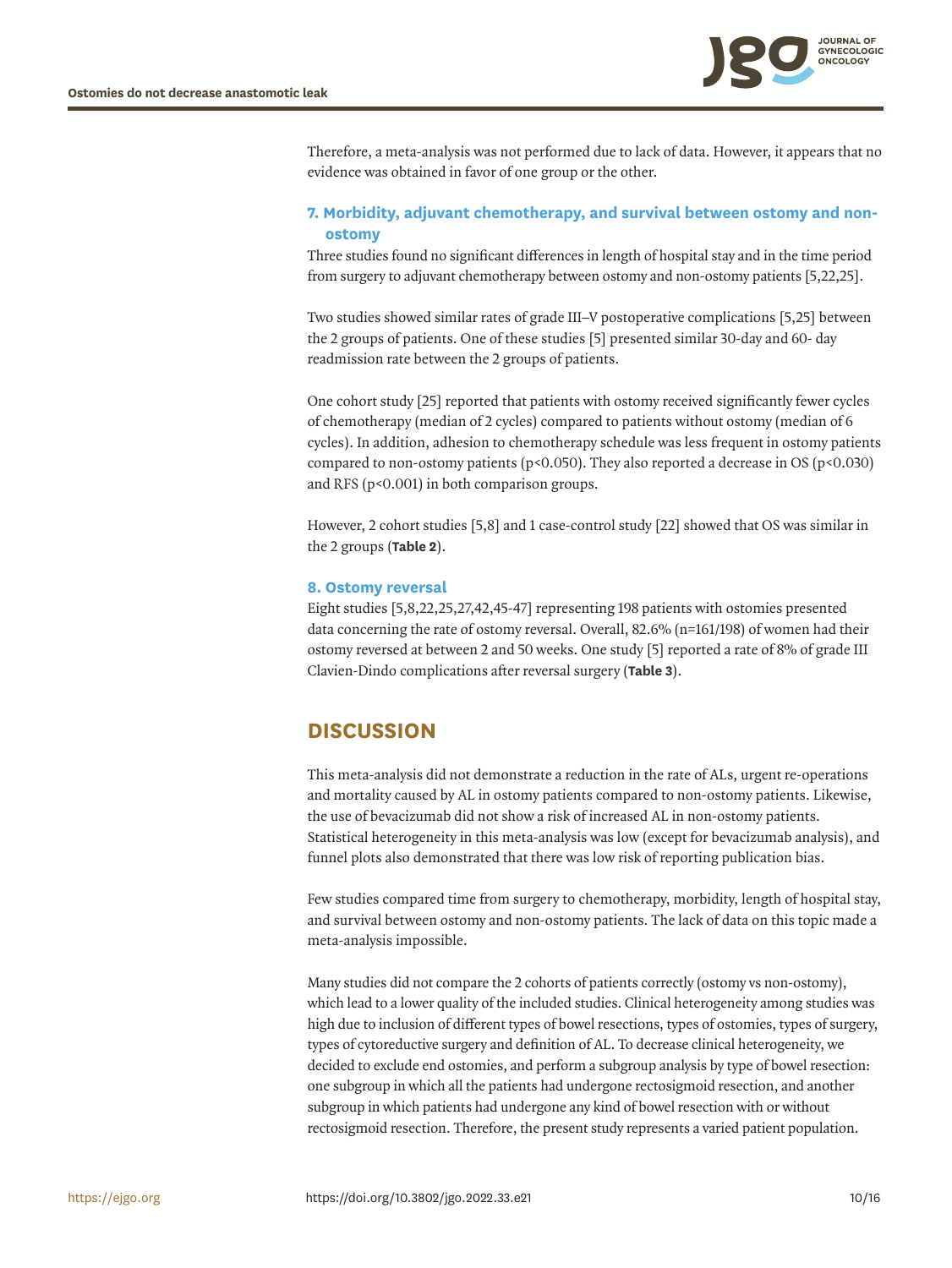|                                                      |                         |            | $\sf Table\,2$ . Morbidity, adjuvant chemotherapy and survival between ostomy and non-ostomy patients                        |                                          |                                     |                                                                                                                        |                 |                                                           |                                                                                |                                      |
|------------------------------------------------------|-------------------------|------------|------------------------------------------------------------------------------------------------------------------------------|------------------------------------------|-------------------------------------|------------------------------------------------------------------------------------------------------------------------|-----------------|-----------------------------------------------------------|--------------------------------------------------------------------------------|--------------------------------------|
| Study                                                | Days of hospital stay   |            | complications<br>postoperative<br>Grade III-V                                                                                | readmission after<br>$30-day$<br>surgery | Days to chemotherapy                | chemotherapy cycles<br>Postoperative                                                                                   |                 | Overall survival, OS (mo)                                 | free survival, PFS (mo)<br>Progression                                         | Relapse free<br>survival RFS<br>(mo) |
| Canlorbe et al. [25] Ostomy:                         | $20(14-27)$             |            | p=0.410 Ostomy: 2 p=1.000<br>(22)                                                                                            |                                          | Ostomy: 35<br>$(27 - 90)$           | p=0.480 Stoma: 2 cycles<br>$(1 - 6)$                                                                                   |                 | p<0.050 Ileostomy is associated<br>with a decreased OS    | $\frac{\alpha}{\alpha}$                                                        | Ileostomy is<br>associated           |
| Ostomy (n=9)                                         | No ostomy:<br>13 (7-86) |            | No ostomy:<br>25 $(27.7)$                                                                                                    |                                          | $33(14 - 136)$<br>No ostomy:        | No ostomy: 6<br>$cycles(1-9)$                                                                                          |                 | (p < 0.030)                                               |                                                                                | decreased<br>with a                  |
| No ostomy (n=90)                                     |                         |            |                                                                                                                              |                                          |                                     |                                                                                                                        |                 |                                                           |                                                                                | $(p=0.001)$<br>RFS                   |
| Tseng et al. [5]                                     | $10(5-30)$<br>Ostomy:   |            | p=0.250 Ostomy: 13 p=0.410 Ostomy:<br>(30)                                                                                   | 10(22.7)                                 | p=0.330 Ostomy: 41<br>$(11 - 75)$   | received 5 or more<br>0-4 cycles and 40<br>patients received<br>p=0.200 Ostomy: 2 (4.8)<br>$(95.2)$ patients<br>cycles | p=0.660 Ostomy: | $C = 34.5 - 63$<br>48.7 (95%<br>Median OS                 | $p = 0.880$<br>$C = 14.1 - 21.8$<br>Median PFS<br>17.9 (95%<br>p=0.250 Ostomy: | $\frac{\alpha}{2}$                   |
| Ostomy $(n=44)$                                      | No ostomy:<br>$9(3-69)$ |            | No ostomy:<br>67 (23)                                                                                                        | ostomy:<br>48 (17)<br>$\frac{1}{2}$      | No ostomy:<br>$40(9 - 115)$         | received 0-4 cycles<br>S<br>patients received<br>No ostomy: 10<br>and 269 (96.4)<br>or more cycles<br>$(3.6)$ patients |                 | $CI = 52.2 - 75.3$<br>No ostomy:<br>63.8 (95%<br>Media OS | $C = 16.1 - 21.2$<br>Median PFS<br>No ostomy:<br>18.6 (95%                     |                                      |
| No ostomy (n=287)                                    |                         |            |                                                                                                                              | Ostomy:<br>10(23)                        |                                     |                                                                                                                        |                 |                                                           |                                                                                |                                      |
| Kalogera et al. [22] Ostomy:                         | $\mathbb{1}$            | p=0.260 NR |                                                                                                                              |                                          | Ostomy: 36.5 p=0.290<br>$(30 - 54)$ | $\frac{\alpha}{2}$                                                                                                     |                 | associated with a<br>Ostomy is not                        | $\frac{\mathsf{R}}{\mathsf{Z}}$                                                | $\frac{\mathsf{R}}{\mathsf{Z}}$      |
| Ostomy (n=9)                                         | No ostomy:<br>$\circ$   |            |                                                                                                                              |                                          | No ostomy:<br>$34(9 - 136)$         |                                                                                                                        |                 | reduced OS (p=0.89)                                       |                                                                                |                                      |
| No ostomy (n=75)                                     |                         |            |                                                                                                                              |                                          |                                     |                                                                                                                        |                 |                                                           |                                                                                |                                      |
| Koscielny et al. [8]                                 | $\widetilde{\Xi}$       |            | $\widetilde{\Xi}$                                                                                                            |                                          | $\frac{\alpha}{2}$                  | $\frac{\alpha}{2}$                                                                                                     |                 | Ostomy: Mean p=0.270<br>OS 47.4 (95%<br>$CI = 25 - 69.8$  | $\frac{\alpha}{2}$                                                             | $\frac{\alpha}{2}$                   |
| Ostomy $(n=22)$                                      |                         |            |                                                                                                                              |                                          |                                     |                                                                                                                        |                 | $(95\%$ CI=42.3-<br>Mean OS 49.5<br>No ostomy:<br>56.7)   |                                                                                |                                      |
| No ostomy (n=114)                                    |                         |            |                                                                                                                              |                                          |                                     |                                                                                                                        |                 |                                                           |                                                                                |                                      |
| Values are presented as median (range) or number (%) |                         |            | CI, confidence interval; NR, not reported; OS, overall survival; PFS, progression-free survival; RFS, relapse free survival. |                                          |                                     |                                                                                                                        |                 |                                                           |                                                                                |                                      |



<span id="page-10-0"></span>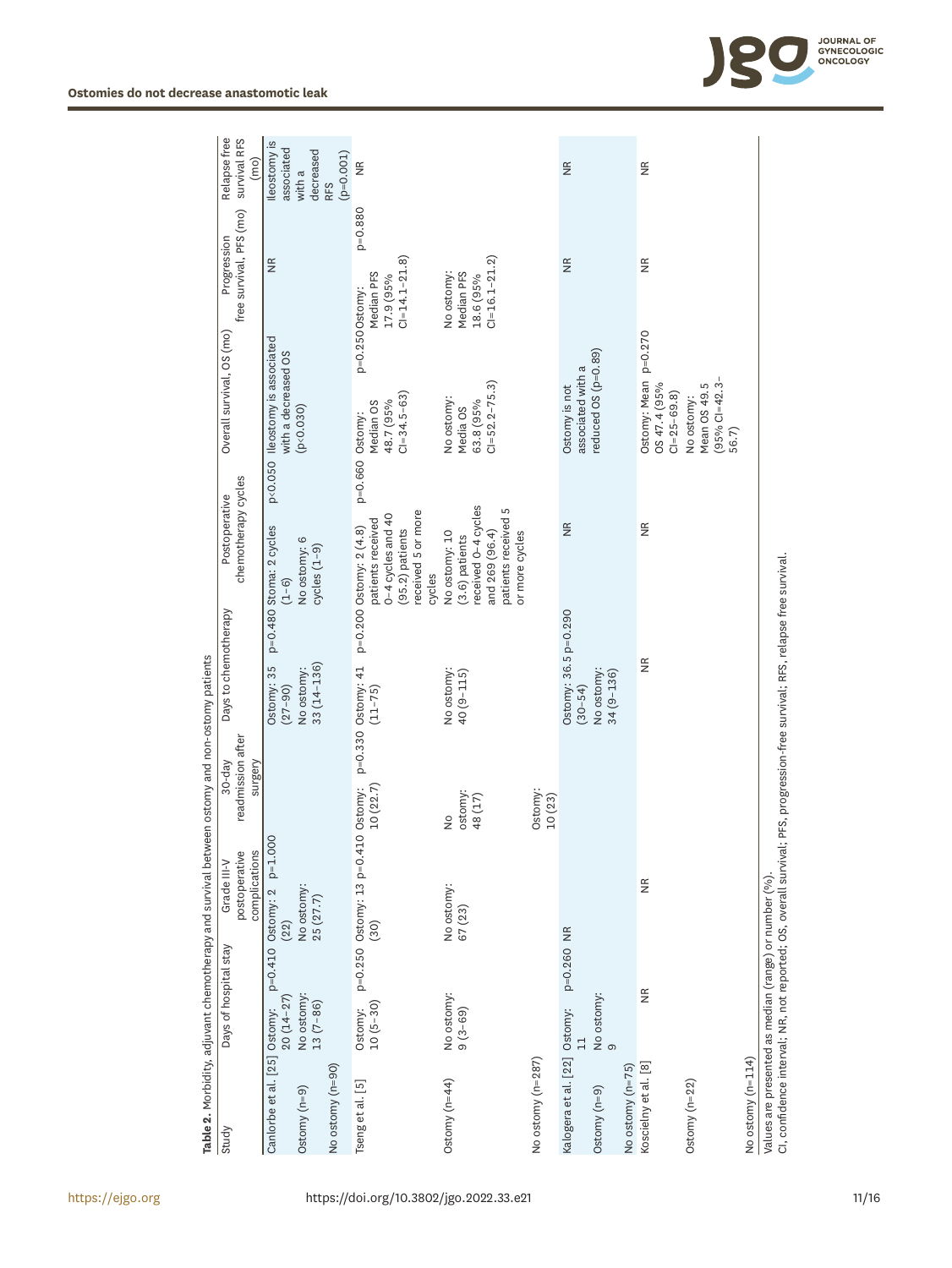| Study                    | Total of       | Ostomy reversal | Time to reversal         | Complications of reversal surgery                                                                                                               |
|--------------------------|----------------|-----------------|--------------------------|-------------------------------------------------------------------------------------------------------------------------------------------------|
|                          | ostomies       |                 | surgery (wk)             |                                                                                                                                                 |
| Canlorbe et al. [25]     | 9              | 8(88)           | $25(5-40)$               | No grade III or more (Clavien-Dindo classification) complications occurred                                                                      |
| Kalogera et al. [22]     | 9              | 5(55)           | $37(25-50)$              | <b>NR</b>                                                                                                                                       |
| Tseng et al. [5]         | 44             | 39(88)          | $26(6-50)$               | Three patients (8%) had intraabdominal abscesses. Two were managed<br>conservatively with radiological drainage and one was managed surgically. |
|                          |                |                 |                          | Another patient presented with stricture at the anastomotic site which became<br>symptomatic after ileostomy reversal.                          |
| Koscielny et al. [8]     | 22             | 20(90)          | Within 26                | <b>NR</b>                                                                                                                                       |
| Mourton et al. [45]      | 12             | 11(92)          | $26(13-43)$              | <b>NR</b>                                                                                                                                       |
| Obermair et al. [46]     | 38             | 25(65)          | <b>NR</b>                | <b>NR</b>                                                                                                                                       |
| Houvenaeghel et al. [27] | 59             | 51(86)          | $5(2-43)$                | <b>NR</b>                                                                                                                                       |
| Bridges et al. [42]      | $\overline{2}$ | $\overline{2}$  | Within 26                | <b>NR</b>                                                                                                                                       |
| Song et al. [47]         | $\overline{2}$ | $\Omega$        | $\overline{\phantom{a}}$ | <b>NR</b>                                                                                                                                       |
| Total                    | 197            | 161/197 (81.7)  | $2 - 50$                 |                                                                                                                                                 |

<span id="page-11-0"></span>**Table 3.** Proportion, timing, and complications of reversal surgery

Values are presented as median (range) or number (%).

NR, not reported.

This permits us to generalize our findings to ovarian cancer surgery, but at the same time it is responsible for a clinical heterogeneity in our meta-analysis.

<span id="page-11-2"></span>In addition, no randomized controlled studies related to the topic of investigation were found. Only one prospective [[23\]](#page-14-4) study was identified. However, we could not include it in our analysis because it comprised both gynecological and non-gynecological cancers without breakdown of data by type of cancer. This study affirms that utilizing strict criteria to perform an ostomy in patients with rectosigmoid resections reduces the frequency of ALs.

<span id="page-11-3"></span><span id="page-11-1"></span>Two studies [[11,](#page-13-11)[48](#page-15-13)] not included in our review must be discussed: one that assessed end ostomies and one that was a case series. Gockley et al. [[11\]](#page-13-11) included all types of ostomies. They stated that ostomy patients had higher rates of postoperative complications compared to non-ostomy patients. However, they did not find significant differences in hospital length of stay, 30-day readmission rate after surgery, ability to receive chemotherapy and progression free survival between patients with ostomy and without ostomy. Tozzi et al. [[48](#page-15-13)] collected data from patients with rectosigmoid resection and diverting ileostomies to investigate the morbidity of diverting ileostomies. They described 46.8% of ostomy-related complications of grade ≥2. They reported that thirty-day readmission rate after surgery was 17% due to dehydration caused by ostomies. Delay of adjuvant chemotherapy was caused by dehydration (caused by ostomy) in 12.7% of cases.

The main strength of this study was the large number of patients included. By contacting authors for further information, more studies could be added to the review. Limitations of this meta-analysis are the clinical heterogeneity of included studies and the absence of randomized controlled studies, which may limit the extrapolation of these results to daily practice. We did not have the necessary data to evaluate morbidity, adjuvant chemotherapy, length of hospital stay, and survival of patients who had undergone ostomies compared to those who had not. Complications of reversal surgery could not be analyzed due to scarcity of data.

# **CONCLUSIONS**

In conclusion, in this meta-analysis involving patients with bowel resection during cytoreductive surgery for ovarian cancer, ostomy formation is not associated to a reduced rate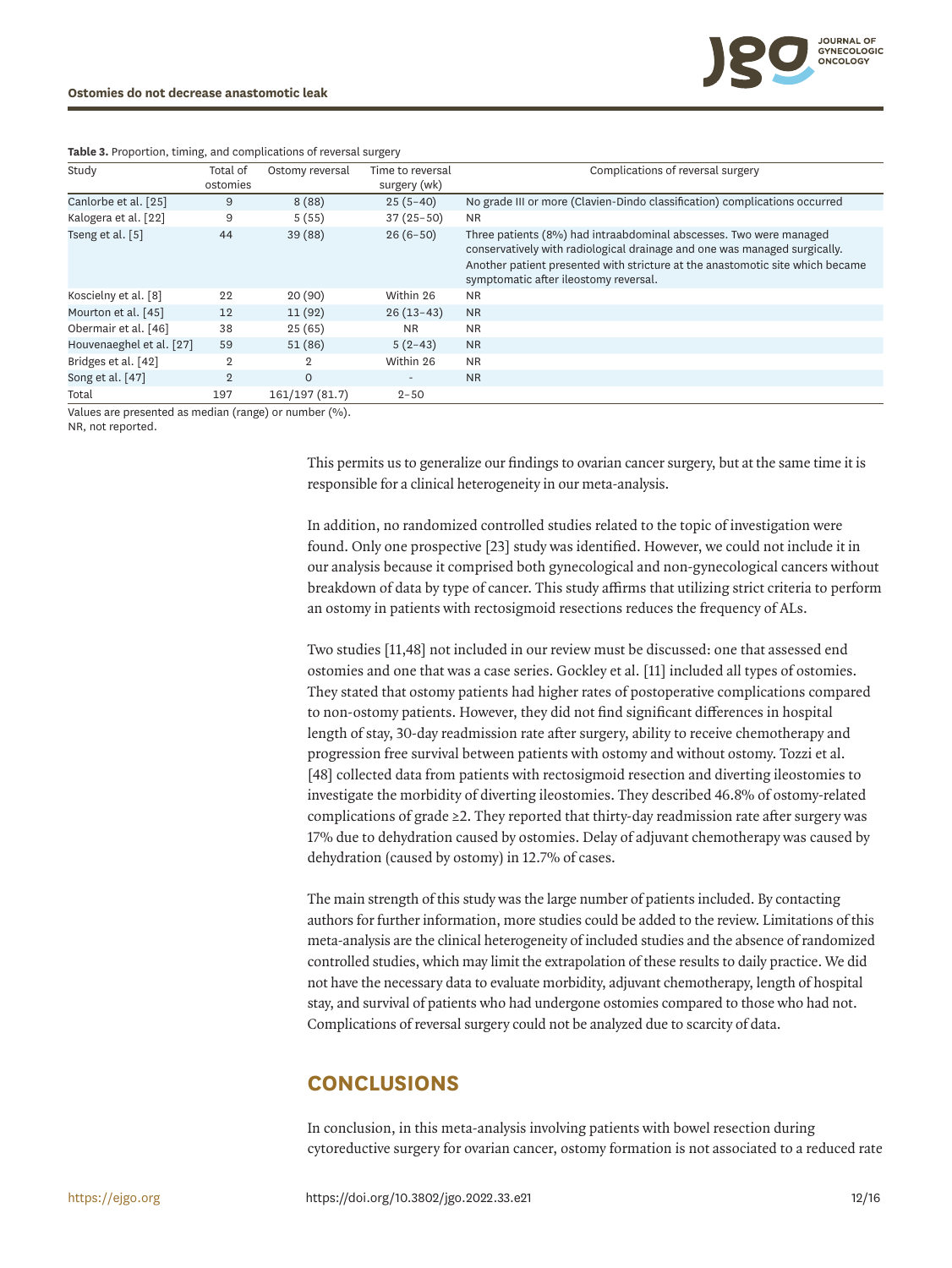

of ALs and urgent re-operations due to AL complications. With respect to mortality due to AL complications, a meta-analysis was not performed because of the paucity of data. However, it appears that ostomy formation does not offer advantages in term of mortality. This information might be useful to limit the use of ostomy formation in ovarian cancer surgery to very select cases. More prospective multi-center or randomized controlled trials are needed to evaluate ostomy use in patients at increased risk of anastomotic leakage.

# **ACKNOWLEDGEMENTS**

The authors want to thank the Fundacion Martin Escudero, Madrid, Spain and Peter Mangiaracina (native English professor).

# **SUPPLEMENTARY MATERIALS**

<span id="page-12-0"></span>**Table S1** Search strategy

**[Click here to view](http://ejgo.org/DownloadSupplMaterial.php?id=10.3802/jgo.2022.33.e21&fn=jgo-33-e21-s001.xls)**

<span id="page-12-1"></span>**Table S2** Quality of included studies I

**[Click here to view](http://ejgo.org/DownloadSupplMaterial.php?id=10.3802/jgo.2022.33.e21&fn=jgo-33-e21-s002.xls)**

<span id="page-12-2"></span>**Table S3** Quality of included studies II

**[Click here to view](http://ejgo.org/DownloadSupplMaterial.php?id=10.3802/jgo.2022.33.e21&fn=jgo-33-e21-s003.xls)**

<span id="page-12-3"></span>**Fig. S1** Funnel plot for anastomotic leak.

**[Click here to view](http://ejgo.org/DownloadSupplMaterial.php?id=10.3802/jgo.2022.33.e21&fn=jgo-33-e21-s004.ppt)**

<span id="page-12-4"></span>**Fig. S2** Efficacy of ostomy in patients with and without bevacizumab.

**[Click here to view](http://ejgo.org/DownloadSupplMaterial.php?id=10.3802/jgo.2022.33.e21&fn=jgo-33-e21-s005.ppt)**

<span id="page-12-5"></span>**Fig. S3** Funnel plot for urgent re-operations.

**[Click here to view](http://ejgo.org/DownloadSupplMaterial.php?id=10.3802/jgo.2022.33.e21&fn=jgo-33-e21-s006.ppt)**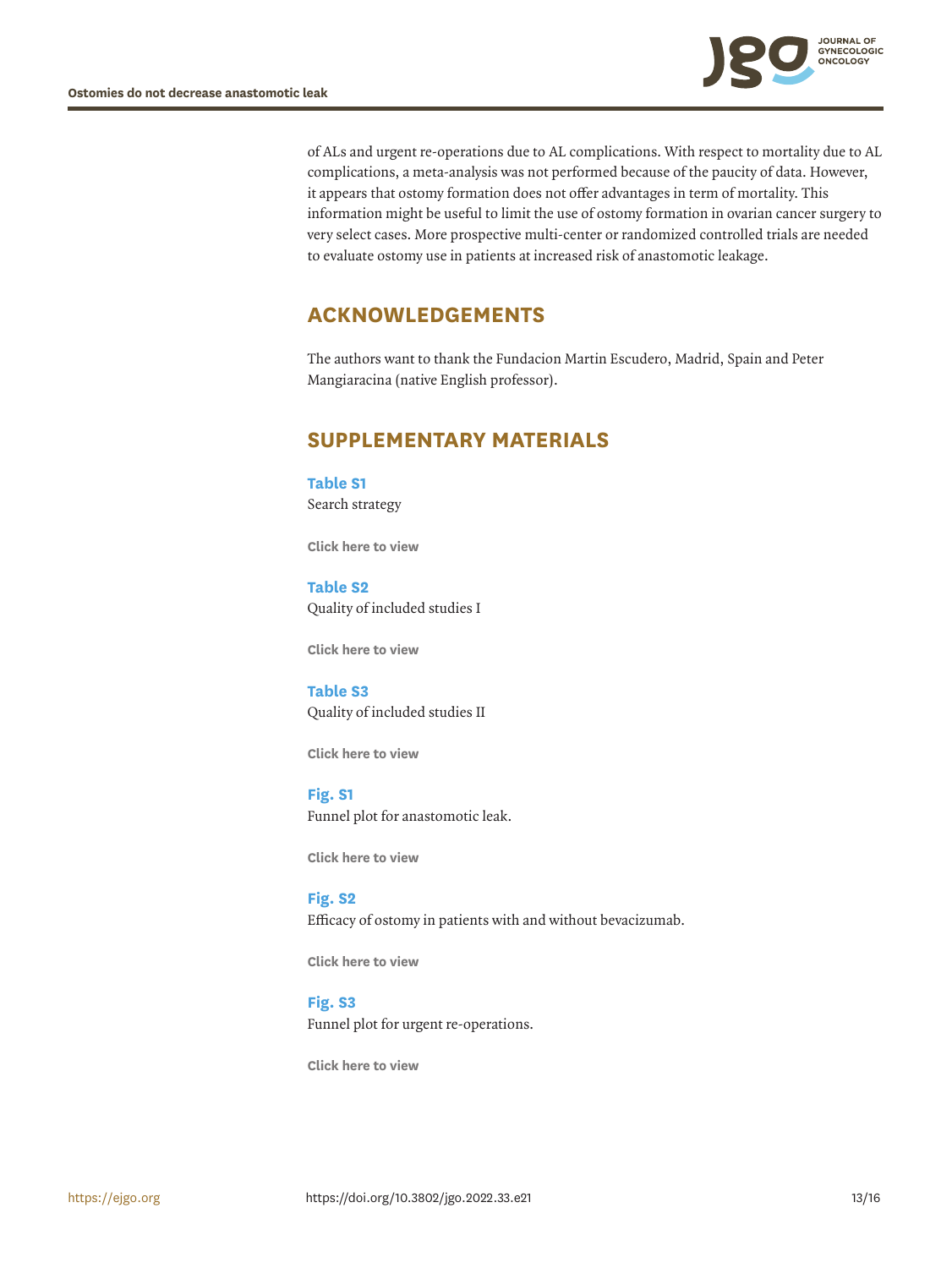

# **REFERENCES**

- <span id="page-13-0"></span>[1.](#page-0-0) Siegel RL, Miller KD, Jemal A. Cancer statistics, 2019. CA Cancer J Clin 2019;69:7-34. **[PUBMED](http://www.ncbi.nlm.nih.gov/pubmed/30620402) | [CROSSREF](https://doi.org/10.3322/caac.21551)**
- <span id="page-13-1"></span>[2.](#page-0-1) Bristow RE, Tomacruz RS, Armstrong DK, Trimble EL, Montz FJ. Survival effect of maximal cytoreductive surgery for advanced ovarian carcinoma during the platinum era: a meta-analysis. J Clin Oncol 2002;20:1248-59. **[PUBMED](http://www.ncbi.nlm.nih.gov/pubmed/11870167) | [CROSSREF](https://doi.org/10.1200/JCO.2002.20.5.1248)**
- <span id="page-13-2"></span>[3.](#page-0-2) Gillette-Cloven N, Burger RA, Monk BJ, McMeekin DS, Vasilev S, DiSaia PJ, et al. Bowel resection at the time of primary cytoreduction for epithelial ovarian cancer. J Am Coll Surg 2001;193:626-32. **[PUBMED](http://www.ncbi.nlm.nih.gov/pubmed/11768679) | [CROSSREF](https://doi.org/10.1016/S1072-7515(01)01090-0)**
- <span id="page-13-3"></span>[4.](#page-0-2) Hoffman MS, Griffin D, Tebes S, Cardosi RJ, Martino MA, Fiorica JV, et al. Sites of bowel resected to achieve optimal ovarian cancer cytoreduction: implications regarding surgical management. Am J Obstet Gynecol 2005;193:582-6. **[PUBMED](http://www.ncbi.nlm.nih.gov/pubmed/16098902) | [CROSSREF](https://doi.org/10.1016/j.ajog.2005.03.046)**
- <span id="page-13-4"></span>[5.](#page-9-0) Tseng JH, Suidan RS, Zivanovic O, Gardner GJ, Sonoda Y, Levine DA, et al. Diverting ileostomy during primary debulking surgery for ovarian cancer: associated factors and postoperative outcomes. Gynecol Oncol 2016;142:217-24. **[PUBMED](http://www.ncbi.nlm.nih.gov/pubmed/27261325) | [CROSSREF](https://doi.org/10.1016/j.ygyno.2016.05.035)**
- <span id="page-13-10"></span>[6.](#page-4-1) Grimm C, Harter P, Alesina PF, Prader S, Schneider S, Ataseven B, et al. The impact of type and number of bowel resections on anastomotic leakage risk in advanced ovarian cancer surgery. Gynecol Oncol 2017;146:498-503.

**[PUBMED](http://www.ncbi.nlm.nih.gov/pubmed/28610745) | [CROSSREF](https://doi.org/10.1016/j.ygyno.2017.06.007)**

- <span id="page-13-7"></span>[7.](#page-8-1) Bartl T, Schwameis R, Stift A, Bachleitner-Hofmann T, Reinthaller A, Grimm C, et al. Predictive and prognostic implication of bowel resections during primary cytoreductive surgery in advanced epithelial ovarian cancer. Int J Gynecol Cancer 2018;28:1664-71. **[PUBMED](http://www.ncbi.nlm.nih.gov/pubmed/30371563) | [CROSSREF](https://doi.org/10.1097/IGC.0000000000001369)**
- <span id="page-13-5"></span>[8.](#page-9-1) Koscielny A, Ko A, Egger EK, Kuhn W, Kalff JC, Keyver-Paik MD. Prevention of anastomotic leakage in ovarian cancer debulking surgery and its impact on overall survival. Anticancer Res 2019;39:5209-18. **[PUBMED](http://www.ncbi.nlm.nih.gov/pubmed/31519635) | [CROSSREF](https://doi.org/10.21873/anticanres.13718)**
- <span id="page-13-9"></span>[9.](#page-2-0) Lago V, Fotopoulou C, Chiantera V, Minig L, Gil-Moreno A, Cascales-Campos PA, et al. Risk factors for anastomotic leakage after colorectal resection in ovarian cancer surgery: a multi-centre study. Gynecol Oncol 2019;153:549-54. **[PUBMED](http://www.ncbi.nlm.nih.gov/pubmed/30952369) | [CROSSREF](https://doi.org/10.1016/j.ygyno.2019.03.241)**
- 10. Richardson DL, Mariani A, Cliby WA. Risk factors for anastomotic leak after recto-sigmoid resection for ovarian cancer. Gynecol Oncol 2006;103:667-72. **[PUBMED](http://www.ncbi.nlm.nih.gov/pubmed/16797684) | [CROSSREF](https://doi.org/10.1016/j.ygyno.2006.05.003)**
- <span id="page-13-11"></span>[11.](#page-11-1) Gockley AA, Fiascone S, Hicks Courant K, Pepin K, Del Carmen M, Clark RM, et al. Clinical characteristics and outcomes after bowel surgery and ostomy formation at the time of debulking surgery for advanced-stage epithelial ovarian carcinoma. Int J Gynecol Cancer 2019;29:585-92. **[PUBMED](http://www.ncbi.nlm.nih.gov/pubmed/30833444) | [CROSSREF](https://doi.org/10.1136/ijgc-2018-000154)**
- <span id="page-13-6"></span>[12.](#page-2-0) Lago V, Sanchez-Migallón A, Flor B, Padilla-Iserte P, Matute L, García-Granero Á, et al. Comparative study of three different managements after colorectal anastomosis in ovarian cancer: conservative management, diverting ileostomy, and ghost ileostomy. Int J Gynecol Cancer 2019;29:1170-6. **[PUBMED](http://www.ncbi.nlm.nih.gov/pubmed/31296558) | [CROSSREF](https://doi.org/10.1136/ijgc-2019-000538)**
- 13. Fotopoulou C, Zang R, Gultekin M, Cibula D, Ayhan A, Liu D, et al. Value of tertiary cytoreductive surgery in epithelial ovarian cancer: an international multicenter evaluation. Ann Surg Oncol 2013;20:1348-54. **[PUBMED](http://www.ncbi.nlm.nih.gov/pubmed/23054114) | [CROSSREF](https://doi.org/10.1245/s10434-012-2673-z)**
- 14. Terzioğlu SG, Kılıç MÖ, Çetinkaya N, Baser E, Güngör T, Adıgüzel C. The outcomes of intestinal resection during debulking surgery for ovarian cancer. Turk J Surg 2017;33:96-9. **[PUBMED](http://www.ncbi.nlm.nih.gov/pubmed/28740958) | [CROSSREF](https://doi.org/10.5152/UCD.2016.3515)**
- 15. Kranawetter M, Ataseven B, Grimm C, Schneider S, Riss S, Alesina P, et al. Low anterior resection syndrome (LARS) in patients with epithelial ovarian cancer after primary debulking surgery. Gynecol Oncol 2019;154:577-82. **[PUBMED](http://www.ncbi.nlm.nih.gov/pubmed/31235241) | [CROSSREF](https://doi.org/10.1016/j.ygyno.2019.06.015)**
- <span id="page-13-8"></span>[16.](#page-2-1) Peiretti M, Bristow RE, Zapardiel I, Gerardi M, Zanagnolo V, Biffi R, et al. Rectosigmoid resection at the time of primary cytoreduction for advanced ovarian cancer. A multi-center analysis of surgical and oncological outcomes. Gynecol Oncol 2012;126:220-3. **[PUBMED](http://www.ncbi.nlm.nih.gov/pubmed/22555105) | [CROSSREF](https://doi.org/10.1016/j.ygyno.2012.04.030)**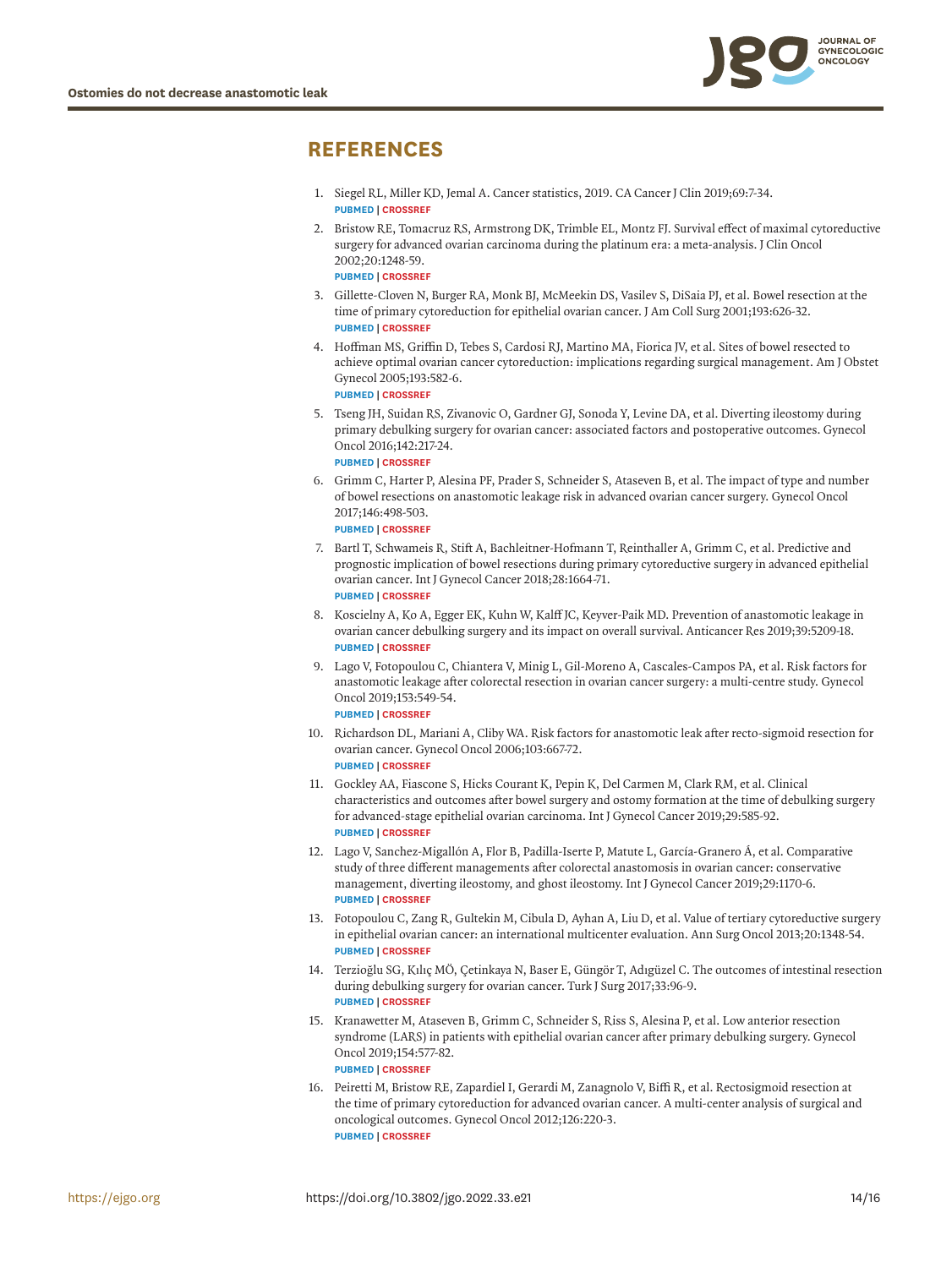

- <span id="page-14-0"></span>[17.](#page-1-0) Tebes SJ, Cardosi R, Hoffman MS. Colorectal resection in patients with ovarian and primary peritoneal carcinoma. Am J Obstet Gynecol 2006;195:585-9. **[PUBMED](http://www.ncbi.nlm.nih.gov/pubmed/16730631) | [CROSSREF](https://doi.org/10.1016/j.ajog.2006.03.079)**
- <span id="page-14-1"></span>[18.](#page-1-1) Pakkastie TE, Luukkonen PE, Järvinen HJ. Anastomotic leakage after anterior resection of the rectum. Eur J Surg 1994;160:293-7. **[PUBMED](http://www.ncbi.nlm.nih.gov/pubmed/8075199)**
- 19. Nesbakken A, Nygaard K, Lunde OC, Blücher J, Gjertsen Ø, Dullerud R. Anastomotic leak following mesorectal excision for rectal cancer: true incidence and diagnostic challenges. Colorectal Dis 2005;7:576-81.

**[PUBMED](http://www.ncbi.nlm.nih.gov/pubmed/16232238) | [CROSSREF](https://doi.org/10.1111/j.1463-1318.2005.00870.x)**

- 20. Eckmann C, Kujath P, Schiedeck TH, Shekarriz H, Bruch HP. Anastomotic leakage following low anterior resection: results of a standardized diagnostic and therapeutic approach. Int J Colorectal Dis 2004;19:128-33. **[PUBMED](http://www.ncbi.nlm.nih.gov/pubmed/14752675) | [CROSSREF](https://doi.org/10.1007/s00384-003-0498-8)**
- <span id="page-14-2"></span>[21.](#page-1-1) Grabham JA, Moran BJ, Lane RH. Defunctioning colostomy for low anterior resection: a selective approach. Br J Surg 1995;82:1331-2. **[PUBMED](http://www.ncbi.nlm.nih.gov/pubmed/7489155) | [CROSSREF](https://doi.org/10.1002/bjs.1800821011)**
- <span id="page-14-3"></span>[22.](#page-9-1) Kalogera E, Dowdy SC, Mariani A, Weaver AL, Aletti G, Bakkum-Gamez JN, et al. Multiple large bowel resections: potential risk factor for anastomotic leak. Gynecol Oncol 2013;130:213-8. **[PUBMED](http://www.ncbi.nlm.nih.gov/pubmed/23578541) | [CROSSREF](https://doi.org/10.1016/j.ygyno.2013.04.002)**
- <span id="page-14-4"></span>[23.](#page-11-2) Kalogera E, Nitschmann CC, Dowdy SC, Cliby WA, Langstraat CL. A prospective algorithm to reduce anastomotic leaks after rectosigmoid resection for gynecologic malignancies. Gynecol Oncol 2017;144:343-7. **[PUBMED](http://www.ncbi.nlm.nih.gov/pubmed/27919575) | [CROSSREF](https://doi.org/10.1016/j.ygyno.2016.11.032)**
- <span id="page-14-5"></span>[24.](#page-7-1) Lago V, Fotopoulou C, Chiantera V, Minig L, Gil-Moreno A, Cascales-Campos PA, et al. Indications and practice of diverting ileostomy after colorectal resection and anastomosis in ovarian cancer cytoreduction. Gynecol Oncol 2020;158:603-7. **[PUBMED](http://www.ncbi.nlm.nih.gov/pubmed/32571682) | [CROSSREF](https://doi.org/10.1016/j.ygyno.2020.05.047)**
- <span id="page-14-11"></span>[25.](#page-9-1) Canlorbe G, Touboul C, Chargari C, Bentivegna E, Maulard A, Pautier P, et al. Transitory stoma at the time of complete cytoreductive surgery affects survival for patients with advanced-stage ovarian cancer. Anticancer Res 2018;38:1517-23. **[PUBMED](http://www.ncbi.nlm.nih.gov/pubmed/29491080) | [CROSSREF](https://doi.org/10.21873/anticanres.12379)**
- <span id="page-14-12"></span>[26.](#page-8-2) Emin L, Meeus P, Beurrier F, Ferraioli D, Carrabin N, Ray-Coquard I, et al. Postoperative morbidities after modified posterior pelvic exenteration for ovarian cancer. Gynecol Obstet Fertil 2015;43:342-7. **[PUBMED](http://www.ncbi.nlm.nih.gov/pubmed/25899113) | [CROSSREF](https://doi.org/10.1016/j.gyobfe.2015.03.006)**
- <span id="page-14-6"></span>[27.](#page-9-1) Houvenaeghel G, Gutowski M, Buttarelli M, Cuisenier J, Narducci F, Dalle C, et al. Modified posterior pelvic exenteration for ovarian cancer. Int J Gynecol Cancer 2009;19:968-73. **[PUBMED](http://www.ncbi.nlm.nih.gov/pubmed/19574794) | [CROSSREF](https://doi.org/10.1111/IGC.0b013e3181a7f38b)**
- <span id="page-14-7"></span>[28.](#page-8-2) Moutardier V, Houvenaeghel G, Lelong B, Mokart D, Delpero JR. Colorectal function preservation in posterior and total supralevator exenteration for gynecologic malignancies: an 89-patient series. Gynecol Oncol 2003;89:155-9. **[PUBMED](http://www.ncbi.nlm.nih.gov/pubmed/12694670) | [CROSSREF](https://doi.org/10.1016/S0090-8258(03)00069-6)**
- <span id="page-14-8"></span>[29.](#page-1-2) Chen J, Wang DR, Yu HF, Zhao ZK, Wang LH, Li YK. Defunctioning stoma in low anterior resection for rectal cancer: a meta- analysis of five recent studies. Hepatogastroenterology 2012;59:1828-31. **[PUBMED](http://www.ncbi.nlm.nih.gov/pubmed/22193436) | [CROSSREF](https://doi.org/10.5754/hge11786)**
- 30. Hüser N, Michalski CW, Erkan M, Schuster T, Rosenberg R, Kleeff J, et al. Systematic review and metaanalysis of the role of defunctioning stoma in low rectal cancer surgery. Ann Surg 2008;248:52-60. **[PUBMED](http://www.ncbi.nlm.nih.gov/pubmed/18580207) | [CROSSREF](https://doi.org/10.1097/SLA.0b013e318176bf65)**
- 31. Montedori A, Cirocchi R, Farinella E, Sciannameo F, Abraha I. Covering ileo- or colostomy in anterior resection for rectal carcinoma. Cochrane Database Syst Rev 2010:CD006878. **[PUBMED](http://www.ncbi.nlm.nih.gov/pubmed/20464746) | [CROSSREF](https://doi.org/10.1002/14651858.CD006878.pub2)**
- <span id="page-14-9"></span>[32.](#page-1-3) Tan WS, Tang CL, Shi L, Eu KW. Meta-analysis of defunctioning stomas in low anterior resection for rectal cancer. Br J Surg 2009;96:462-72. **[PUBMED](http://www.ncbi.nlm.nih.gov/pubmed/19358171) | [CROSSREF](https://doi.org/10.1002/bjs.6594)**
- <span id="page-14-10"></span>[33.](#page-1-4) Forner DM, Lampe B. Intestinal complications after pelvic exenterations in gynecologic oncology. Int J Gynecol Cancer 2009;19:958-62. **[PUBMED](http://www.ncbi.nlm.nih.gov/pubmed/19574792) | [CROSSREF](https://doi.org/10.1111/IGC.0b013e3181a3f77c)**
- 34. Alcazar JL, Jurado M, Minguez JA, Chacon E, Martinez-Regueira F. En-bloc rectosigmoid and mesorectum resection as part of pelvic cytoreductive surgery in advanced ovarian cancer. J Turk Ger Gynecol Assoc 2020;21:156-62. **[PUBMED](http://www.ncbi.nlm.nih.gov/pubmed/31927810) | [CROSSREF](https://doi.org/10.4274/jtgga.galenos.2019.2019.0128)**